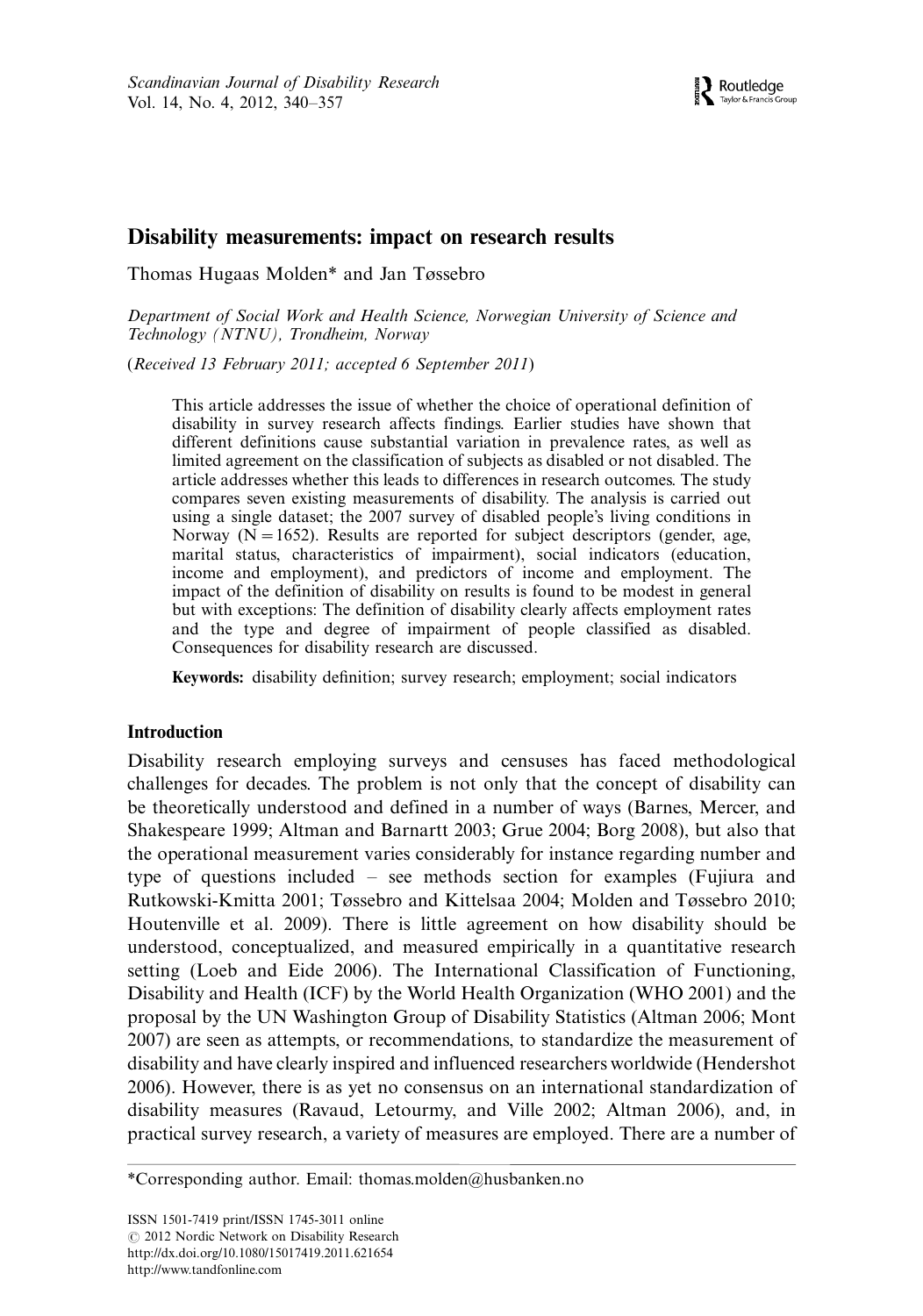reasons for this state, including traditions of different statistical agencies, disagreement on relevant indicators, and practical issues such as how many questions the survey can include. In addition, some measurements may serve slightly different purposes (Grönvik 2007).

A number of researchers have pointed out that this state of affairs is problematic because operational definitions are likely to affect research outcomes (Hem 2000; Grönvik 2007; Loeb, Eide, and Mont 2008; Molden and Tøssebro 2010), and, if this really is the case, it places severe limitations on the possibility of comparing results across studies and on building a cumulative research basis. There are a number of findings that gives reason for concerns, particularly regarding prevalence rates. International studies report considerable variation, both within and across countries, in the proportion of the population classified as disabled (Fujiura and Rutkowski-Kmitta 2001; Dupré and Karjalainen 2003; OECD 2003; 2010; Loeb and Eide 2004; 2006; Purdam et al. 2008; Loeb et al. 2008). In Norway, a research review found disability rates from surveys to vary from  $7\%$  to 30% depending on methodologies used (Tøssebro and Kittelsaa 2004). Furthermore, a study using several commonly employed disability measurements within a single survey found that disability rates varied from 10% to 28% (Molden and Tøssebro 2010). It also appears that the group identified by one definition only partly overlaps with the group identified by another definition. This was tested in France in a study by Ravaud et al. (2002) and also in Norway by Molden and Tøssebro (2010). Both studies found the level of agreement across definitions to be unexpectedly low; not only with respect to prevalence rates, but also to whether a person was indeed classified as disabled or not. An operational definition that classified fewer people as disabled did not simply identify fewer people but partly a different group. We do not know why this is the case, though it might be because definitions have different affinity to people with different impairments. Minor differences in the phrasing of the disability measurement question in the Swedish and Norwegian labour force surveys do for instance lead to differences in number of people with mental health issues, diabetes, or moderate hearing difficulties that are included among disabled people (Tøssebro 2011).

The findings suggest caution when comparing results across studies. Furthermore, we know little about how research on social indicators, such as level of education, employment, housing conditions or income, is affected. Although such questions are addressed in a few studies (Grönvik 2007; Tepper et al. 1997, Altman 2001a, 2001b, Houtenville et al. 2009), these studies compare results that not only differ in operational definitions of disability but also in other methodological aspects (such as sampling or study design). Grönvik  $(2007)$ , for instance, found considerable consequences of employing different definitions. However, the main differences were between results obtained from surveys using self-assessment to define disability and register-based studies of people receiving services intended for severely disabled people. Thus, the definitions were hardly meant to serve the same purpose or address the same group. Altman (2001a, 2001b) has suggested that different definitions may affect both the distribution of background variables (such as age, gender and ethnicity) and labour market status. Houtenville et al. (2009) showed differences in employment rates across definitions, whereas Tepper et al. (1997) suggested that estimates of health-care expenditures should be interpreted with caution as they are affected by disability measurement. Research on this area, however, is not conclusive. In part this is due to the few studies conducted, but also because the variation in results may be caused by other methodological aspects than the operational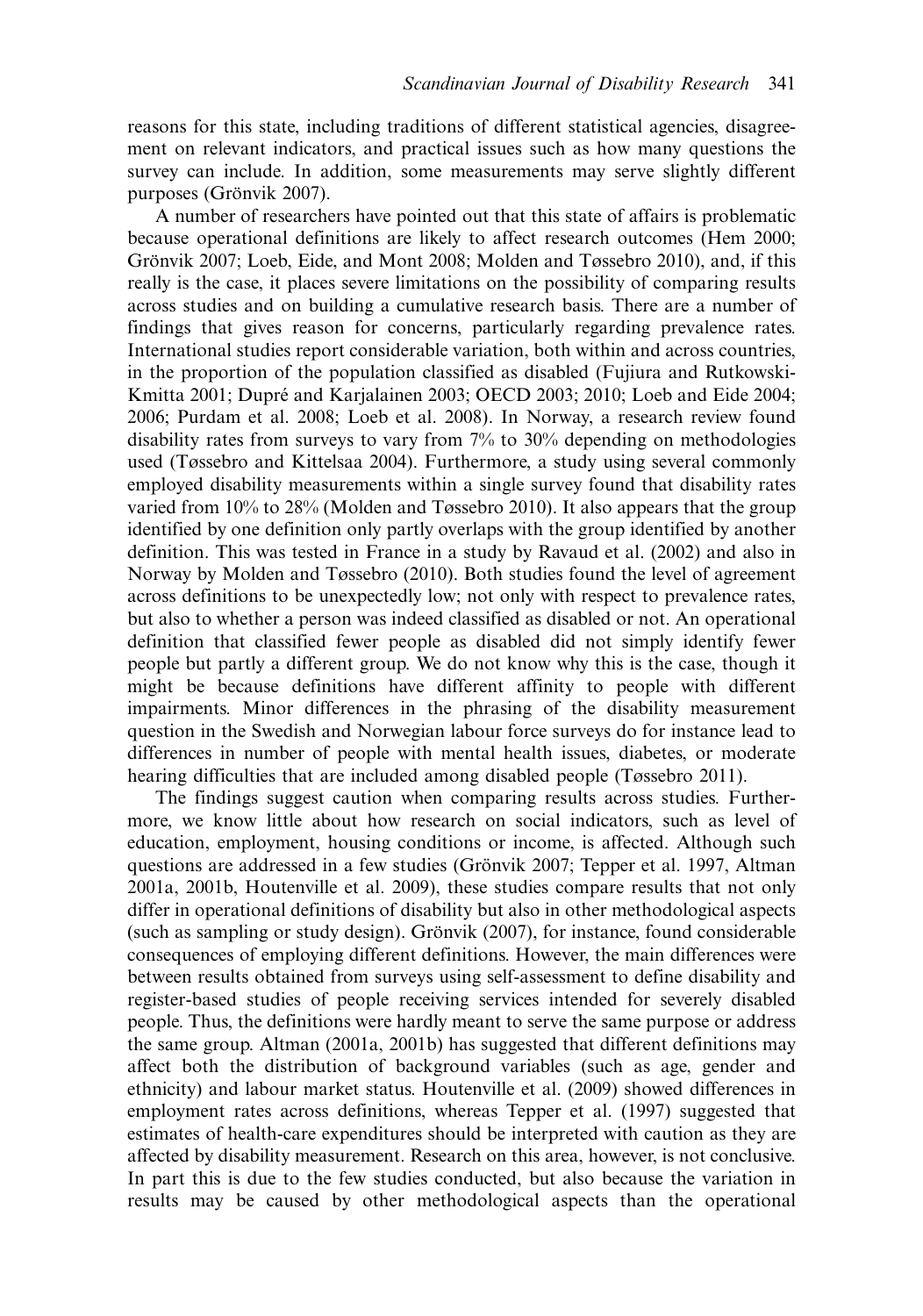definitions (such as sampling and study design). Nevertheless, the findings do suggest that it is important to carefully consider the consequences of empirical definitions of disability in research.

A Norwegian dataset provided an opportunity to assess the possible consequences of the current state of art in disability measurement. This is a survey of living conditions of disabled people (LCD) conducted by Statistics Norway in 2007 (Bjørshol 2008). The survey included items from a number of commonly employed disability operationalisations. Thus, within this single dataset, one has the opportunity to compare the distributions on various other variables (such as gender, age, type of impairment, severity of impairment, employment, etc.) using different operational definitions of disability. Using this strategy, alternative explanations (such as sampling or study design) of diverging results can be ruled out. This dataset has previously been used to study differences in prevalence rates and level of agreement on the classification of people across disability measurements (Molden and Tøssebro 2010, see above).

At this point, there is need to clarify one terminological issue. Part of the theoretical literature makes a clear distinction between disability and impairment, and in reality, most disability measurements in quantitative research employs operationalisations that are more in keeping with the concept of impairment. That is, one is addressing individual characteristics rather than environmental barriers (Grönvik 2007; Molden and Tøssebro 2010). However, in keeping with traditional language in disability research we will use the term disability throughout the article. The exception is in cases where there are clearly referred to individual characteristics, such as type of impairment and onset of impairment.

## Aims of the study

The aim of this study is to move beyond the question of disability rates and level of agreement and rather to explore the consequences of different operational definitions of disability on research results. Three types of possible consequence are addressed:

- (1) Consequences for the composition of the group classified as disabled. We will analyze consequences for the distribution on a selection of variables commonly used to describe groups, such as gender composition, age distribution, and marital status, and we also include impairment-related descriptors, such as type of impairment, degree of impairment, and the age at which the impairment was acquired. The purpose is to analyse to what extent different disability definitions identify groups that differ with regard to important sample descriptors.
- (2) Consequences for disabled peoples' outcomes on important social indicators, such as labour market participation, income, and education. These indicators are assumed to substantially impact people's living conditions. For disabled people, education and employment, in particular, can be viewed as measures of inclusion in society (Borg 2008). They are also used as indicators in studies of disability discrimination (Barnes 1991).
- (3) Operational definitions might not only affect the distribution of other variables, but also social mechanisms: that is, the relation between variables. For example, it is well known that higher education enhances the employment opportunities for disabled persons (Bliksvær and Hanssen 2006). This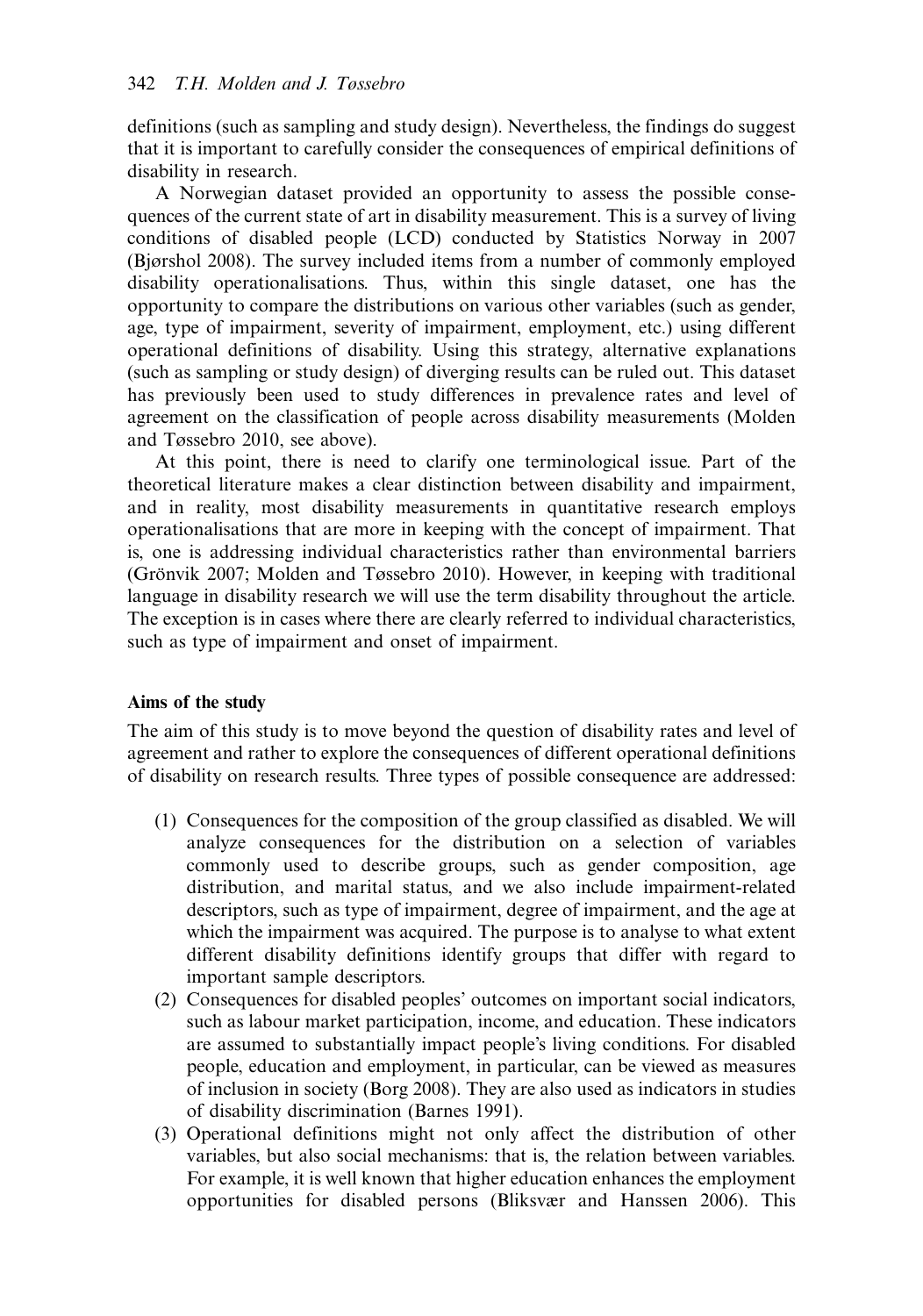mechanism may, however, also be affected by disability definitions. For the purposes of this article, we have selected employment and income as examples of outcome variables and explore the extent to which operational definitions of disability affect how gender, age, education, type of impairment, etc., influence these outcome variables amongst disabled people.

To address these questions, we have employed seven different definitions of disability that have frequently been used in surveys of disabled people in Norway and/or other countries.

## Data, methods and measurements

#### The samplelsurvey

The analysis reported in this article is based on data from the national survey of living conditions of disabled people (LCD) by Statistics Norway in 2007 (for details, see Bjørshol 2008), which was carried out in two phases. The first phase consisted of a brief screening of a random sample of persons aged 20-67 from the Norwegian population (telephone interview). The second phase consisted of a full survey of disabled people identified through the screening (telephone or personal interview). Of the gross sample 70% ( $N=10,920$ ) responded to the screening questions  $(N=7,632)$ , and 26% of the screening sample  $(N=1,984)$  were identified as potentially disabled. These were invited to take part in the full survey and 85% accepted ( $N=1,652$ ). The criteria for being invited to participate in the full LCD survey were based on a wide definition of disability. This included the questions: (1) Do you have a longstanding illness or disability (more than six months)?; (2) Do you have problems with (a) pain; (b) breathing; (c) concentration or remembering; (d) anxiety; (e) depression,; (f) other mental problems?; (3) Can you without difficulties: (a) walk stairs one floor without resting; (b) walk for five minutes; (c) lift and carry five kilos; (d) hear what is said in a conversation with more than two people; (e) normally hear what is said on a telephone; (f) read normal newspaper print (with or without glasses)? People who responded 'yes' to any of the items in question 1 and 2, and 'no' to any of the items in question 3, were asked if this limited their everyday life. People who confirmed this (to some extent or strongly) were invited to participate in the full survey. In addition, all persons in the screening sample receiving any of the four most common disability-related benefits were invited to participate (see measurements section).

The logic behind such wide inclusion criteria was to recruit 'potentially disabled people.' The intention was to invite to the full survey all persons (or as many as possible) that would be classified as disabled according to any one of the commonly used definitions. The items from the various definitions were subsequently included as questions in the full survey (if not already included in the screening). This provided the opportunity to classify the sample according to a number of measurements of disability used in Norway and internationally (such as in Sweden, the EU, Australia and the USA). The data reported in this article are from cases participating in the full LCD survey. The disability rates computed may in some cases be underestimated as persons not eligible to participate in the full survey may have responded affirmatively to some of the impairment questions in the full survey if they had been given the opportunity (false negatives). Given the wide inclusion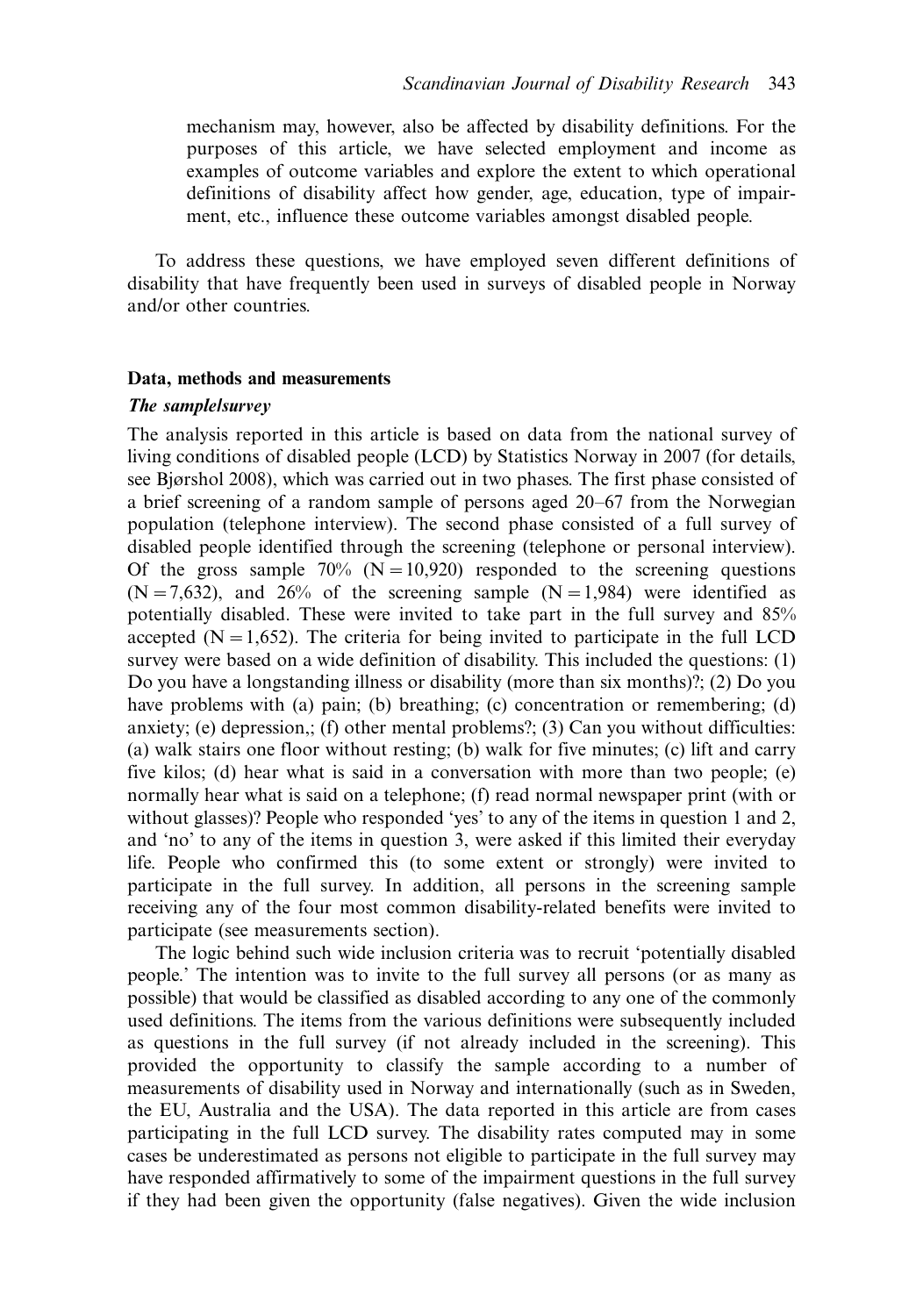criteria for the full LCD survey, however, there is reason to expect that the underestimation is minor and unlikely to affect the results reported herein. Furthermore, there is an attrition rate of 30% of the gross (screening) sample. This is not uncommon for such surveys, but may lead to biased results. Attrition was analysed by Bjørshol (2008), suggesting minor biases but a small overrepresentation among non-respondents of people with lower education and ethnic minorities. This may have a minor impact on disability rates but is unlikely to affect the research results presented in this article because the issue is differences within the same sample.

#### Measurements of disability

The measurements of disability used in this study are all intended to be replicas of measurements used in earlier surveys or censuses. Four considerations have guided the choice of measurements, that they: (1) represent measurements from more countries and/or regions; (2) that the main types of disability measurement as identified by Grönvik  $(2007)$  (subjective, administrative and functional definitions) are represented; (3) that the measurements are designed to reflect disabled people in general; and (4) that measurements inspired by ICF (WHO 2001) and the UN Washington Group on Disability Statistics are included (see below). In some cases modifications of the original measurements were necessary, as when several previous measures used similar questions, but with minor variation in phrasing or response categories. In such cases one question was chosen in order to avoid several items appearing identical to respondents. Modified versions of the original measurements are clarified in the description below. A table with the questions (35 in all) and operational definitions is shown in the Appendix.

Subjective definition: A number of surveys employ a definition based on selfassessment but with different phrasing of the questions (such as the Disability Supplement to the European Labour Force Survey 2002 (ELFS), The European Social Survey (ESS), The European Community Household Panel (ECHP), EU-SILC, the general Norwegian Living Conditions Survey from 2005, and also the annual Disability Supplements to the Norwegian and Swedish Labour Force Surveys (LFS)). This type of measurement is typical for EU surveys. The LCD survey used a version similar to the EU-SILC question: 'Do you have any long-standing illness or disability?' The follow-up question ('does this limit your activities?') was coordinated with other impairment questions in the LCD survey and deviates slightly from the original, mainly because it was placed after the series of questions on 'can you without difficulties ...' (see above). Thus, the question of limitations in everyday life is related to several questions rather than to a single subjective self-assessment. The subjective operational definition used in this article includes people reporting that they are limited 'to some extent or strongly' in their everyday life.

Administrative definition: Administrative definitions identify people receiving a service or benefit intended for disabled people. Such definitions are rarely used on their own in surveys of disability, but rather as an item in broader functionally based definitions. If used alone, the study is more likely to address a specific group of disabled people (for instance people receiving assistive technology or services for people with intellectual disabilities). There are, however, exceptions where administrative criteria are used alone, for instance in countries where systems exist for official recognition of disability (e.g. Ravaud et al. 2002). In Norway, the so-called basic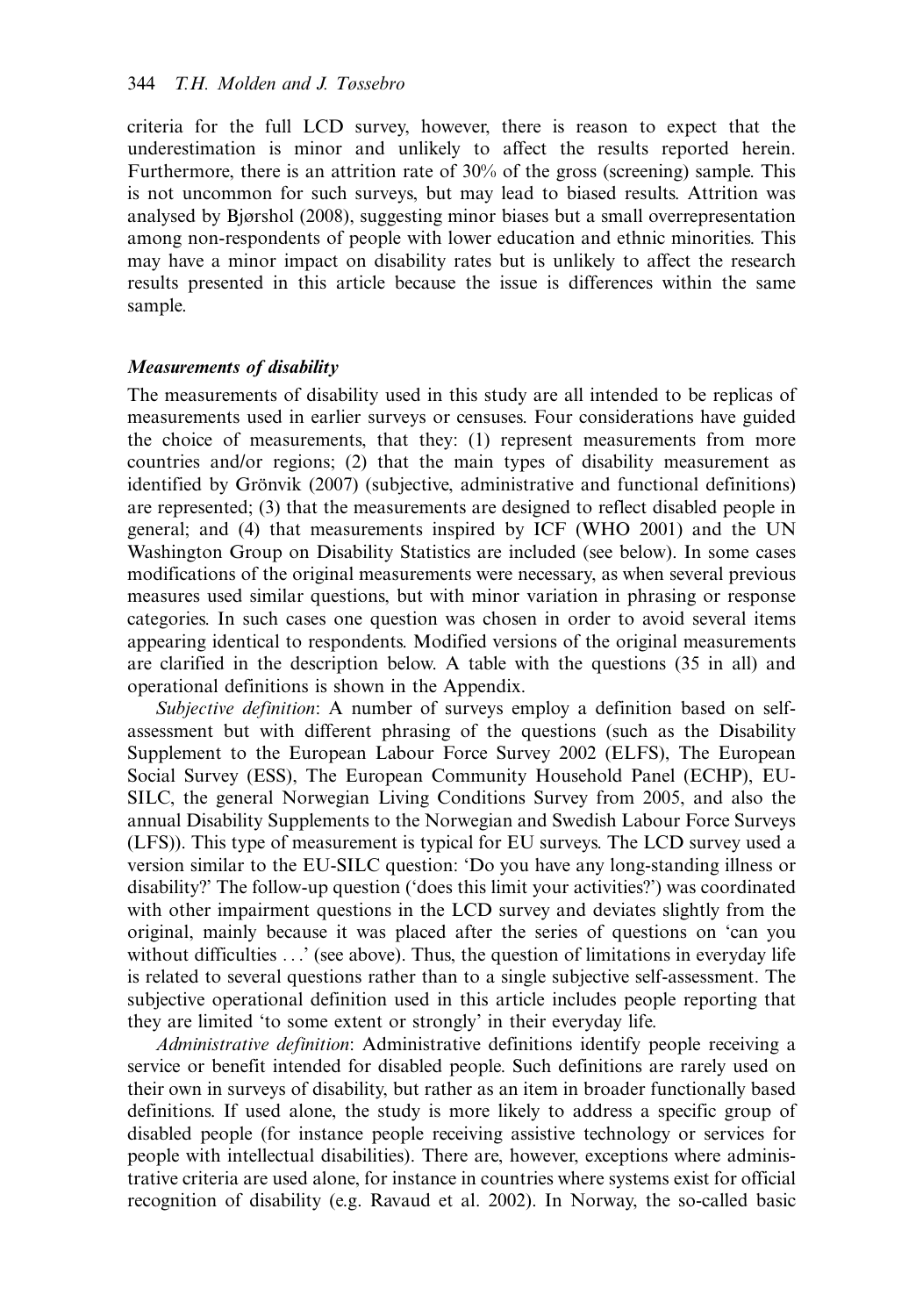benefit (compensation for extra costs) was used as a definition of disability in a survey by Statistics Norway in 1995 (Statistics Norway 1996). We decided to include an administrative definition in the analysis in order to examine the extent to which this type of demarcation differs from other disability measures. In this article we use an administrative definition based on the receipt of at least one of the four most common benefits for disabled people in Norway (the first two of which are not linked to work incapacity); (1) The basic benefit; (2) the supplementary benefit; (3) the disability pension; and 4) the time-limited disability benefit.

The UN Washington Group: In this study, we included five functionally based definitions used in different countries. Such measurements pose a series of questions on functional limitations, and the person is considered disabled if responding affirmatively to one or more questions. The first functional definition we included was the measure proposed by the UN Washington Group of Disability Statistics (Mont 2007). This definition (WG) consists of four items: difficulties with (1) seeing (even with spectacles); (2) hearing (even if using hearing aids); (3) walking or climbing stairs; or (4) remembering or concentrating.

Australian definition: The Australian Bureau of Statistics' (ABS) definition in the Survey of Disability, Ageing and Carers is inspired by the ICF (WHO 2001) and employs a list of 15 items: (1) loss of sight; (2) loss of hearing; (3) speech difficulties; (4) blackouts, fits, or loss of consciousness; (5) slowness at learning or understanding; (6) incomplete use of arms/fingers; (7) incomplete use of feet/legs; (8) difficulty gripping and holding small objects; (9) treatment for nerves or an emotional condition; (10) restrictions in physical activities or in doing physical work; (11) disfigurement or deformity; (12) long-term effects of head injury, stroke or brain damage; (13) a mental illness requiring help or supervision; (14) treatment or medication for a long-term condition or ailment and still restricted; (15) any other long-term condition resulting in a restriction (Madden and Hogan 1997; ABS 2003). The definition (AUS) employed in the LCD survey consists of 14 items. Item number 14 in the original was omitted.

Activity limitations: Statistics Norway has also developed a definition intended to be in keeping with the logic of the ICF (Ramm 2006). This definition distinguishes between activity limitations and participation restrictions (WHO 2001). Activity Limitations (Act.) is based on 9 items. Difficulty to: (1) walk stairs up or down one floor without a rest; (2) walk for five minutes at a rapid pace; (3) read a plain text in a newspaper with spectacles if necessary; (4) listen to a conversation between at least two persons, with hearing aids if necessary; (5) a condition of feeling nervous; (6) a condition of often feeling scared or anxious; (7) feelings of hopelessness for the future; (8) being depressed or sad; or (9) often being distressed or restless. It is also a criterion that the difficulties hamper the respondents' everyday life. In order to use this measure with LCD data, some modifications were needed: Items 5-8 were replaced by 'problems with remembering and concentrating,' 'feelings of anxiety,' and 'other mental difficulties.'

Participation restrictions: The items in the Participation Restrictions measure (Part.) are difficulties with: (1) moving out of the home without assistance from others; (2) participation in organizations or associations; (3) participation in leisure activities; (4) travelling on public transport; or (5) making contact with others or talking to other people. It is a criterion that the difficulties hamper peoples' everyday life. In order to use this measure with LCD data, item 1 was replaced by 'getting in or out of the building they live in.'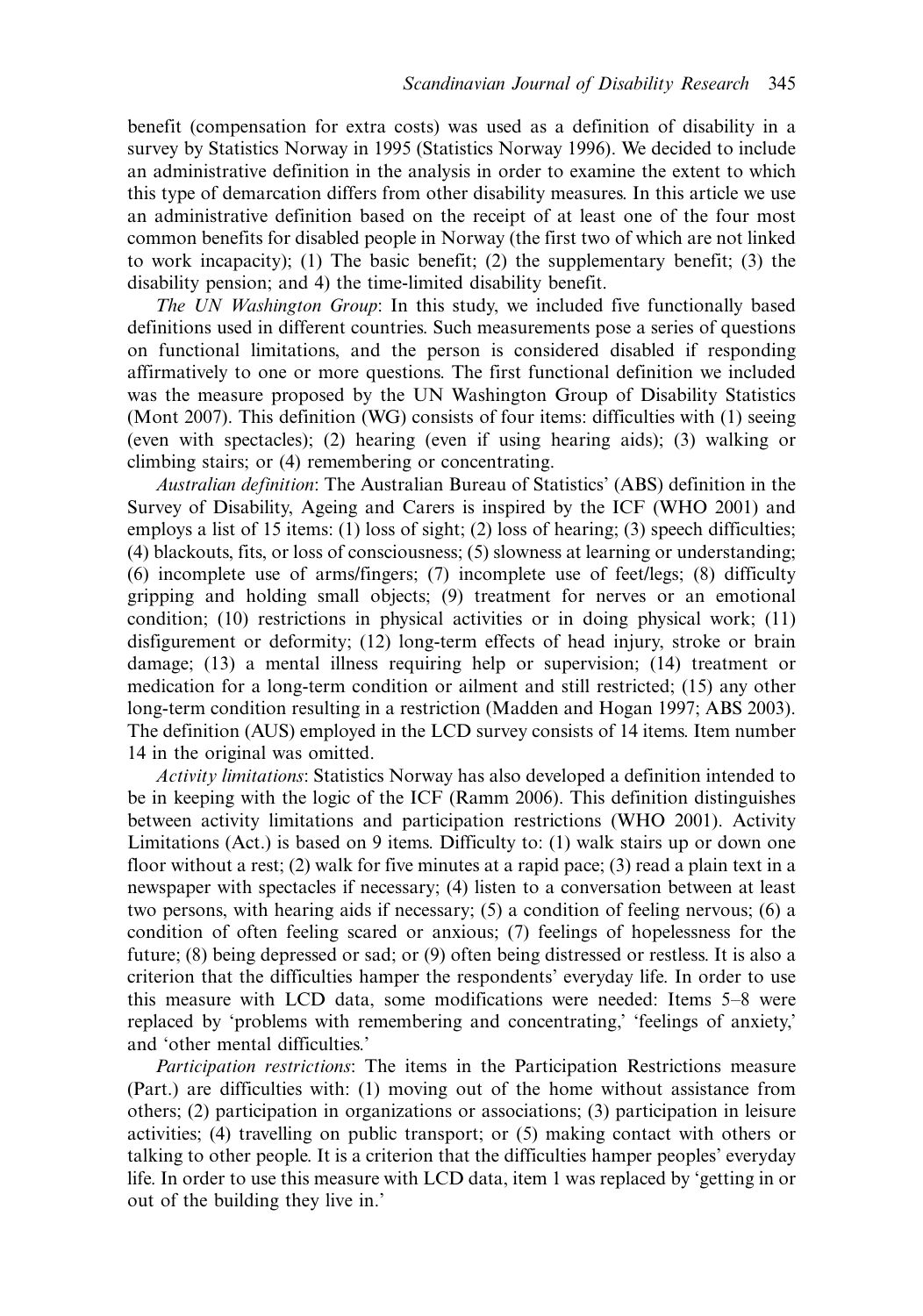The US-SIPP definition: In the US a number of definitions are employed (Houtenville et al. 2009). The LCD survey includes items from the Survey of Income and Program Participation (SIPP) by US Census Bureau (Steinmetz 2006). This measures impairments in three domains: the communication, mental health, and physical domains. People were classified as having a disability in the communication domain if they had difficulties seeing, hearing, or speaking, were blind or deaf, or reported one or more related conditions as the cause of an activity limitation. Items in the physical disability domain are related to the use of a wheelchair, cane, crutches or walker, or having difficulty with one or more of the following functional activities: walking a quarter of a mile, climbing a flight of stairs, lifting something as heavy as a 10-pound bag of groceries, grasping objects, getting in or out of bed. This domain also included a question about everyday limitations related to a number of diseases (details in Steinmetz 2006). Items in the mental health domain were: If people had one or more of the following conditions: (1) learning disability; (2) mental retardation; (3) other developmental disabilities; or (4) Alzheimer's disease; (5) any other mental or emotional condition that seriously interfered with everyday activities; 6) difficulty managing money/bills; or (7) reported one or more related conditions as the cause of an activity limitation. Together these items make up the definition of disability in the US-SIPP survey (Steinmetz 2006). Some of the items were not included in the LCD survey. Disability in the communication domain is identical (difficulties with seeing, hearing or speaking). Included in the physical domain was use of any aid for moving indoors or outdoors, difficulties walking for five minutes in rapid pace or climbing stairs, difficulties carrying an object of five kg, breathing problems, difficulties gripping or holding objects, or difficulties being in physical activity or doing physical work. Disability in the mental domain contains difficulties to learn or understand, managing money and bills, having a long-standing psychological or emotional difficulty, difficulties with remembering or concentrating, or feeling anxiety or depressed. This definition is named US-SIPP in this study.

Table 1 shows an overview of the measurements of disability analysed in this article, including sources, the prevalence rates in the source publications, the estimated prevalence rate in LCD, and the number of cases (N) classified as disabled according to the definition in LCD.

### Other measurements/social indicators

In order to explore the first research aim (composition of the group classified as disabled) we included a set of variables referring to characteristics of the respondents. This includes gender, age, marital status (three categories; single, married [and livein-partner] and 'other' [widow/widower, judicially separated and divorced]) and descriptors of the impairment. Type of impairment is based on a set of questions where each person could respond affirmatively to more than one type of impairment. In this study, this was reclassified into one variable based on peoples' statements about what they see as their main impairment. The variable is recoded according to a procedure described in Molden, Wendelborg, and Tøssebro (2009) into eight groups: (1) sensory difficulties; (2) breathing difficulties; (3) chronic pain; (4) mobility difficulties; (5) mental health difficulties; (6) head injuries; (7) learning or cognitive difficulties; and (8) other impairment. The response categories for the onset of impairment question were 'congenital' or the actual age the impairment was acquired. This was re-coded into two categories; (1) congenital or acquired before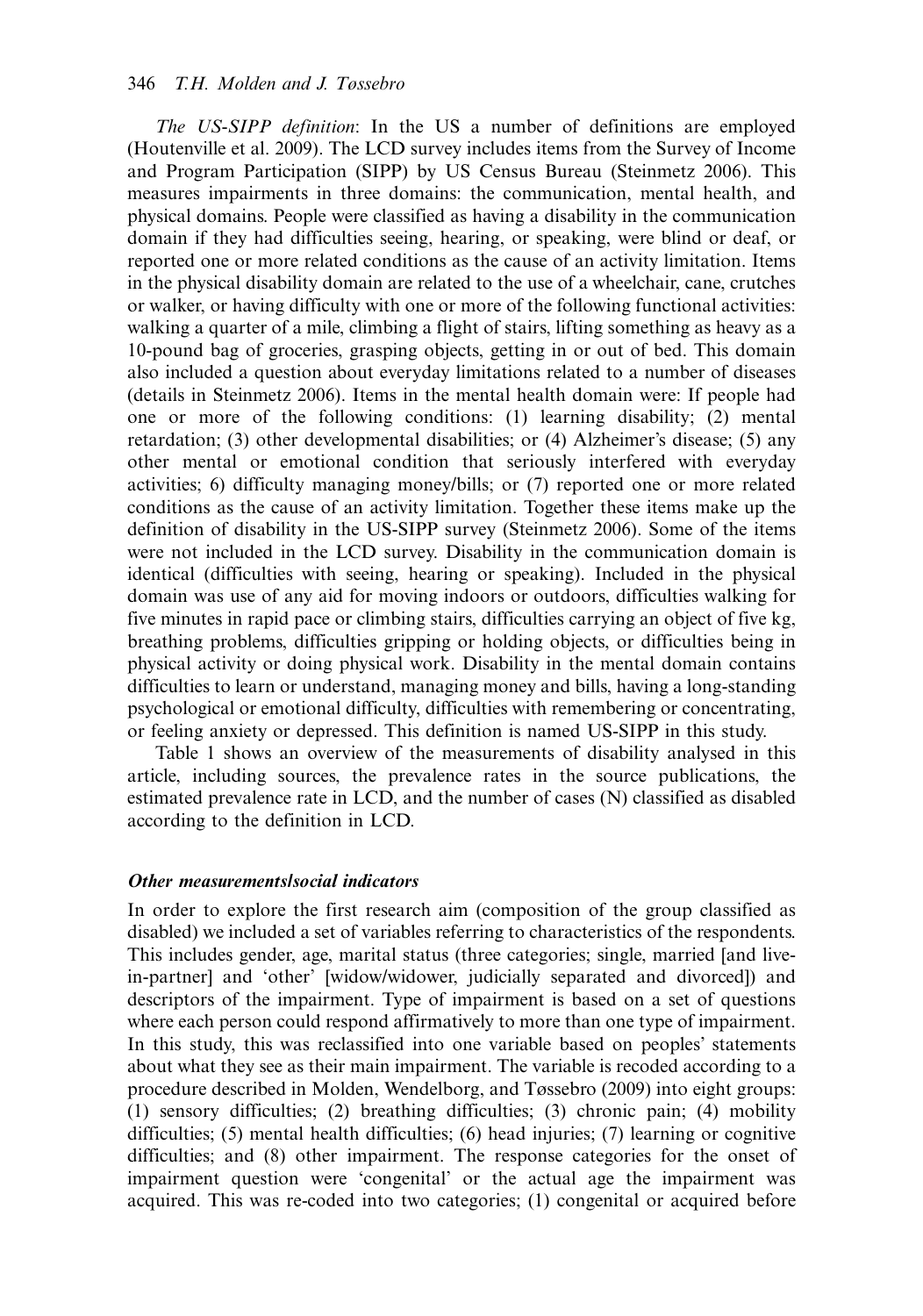| Type of<br>definition | Description/Source                                  | Original<br>estimate of<br>prevalence | Estimated<br>prevalence <sup>1</sup> (LCD) | N<br>(LCD) |
|-----------------------|-----------------------------------------------------|---------------------------------------|--------------------------------------------|------------|
| Subjective            | Self-reported disability                            | $15^2$                                | 16                                         | 1,197      |
|                       | (Labour Force Survey)                               |                                       |                                            |            |
| Administrative        | Receivers of disability<br>benefits (Norway)        | $15^3$                                | 15 <sup>4</sup>                            | 940        |
| Functional            |                                                     |                                       |                                            |            |
| Washington            | Definition according to UN                          | $15^{5}$                              | 10                                         | 742        |
| Group                 | Washington Group of<br><b>Disability Statistics</b> |                                       |                                            |            |
| Activity              | Definition according to                             | 10 <sup>6</sup>                       | 11                                         | 859        |
|                       | WHOs classification system                          |                                       |                                            |            |
|                       | (ICF): Activity limitations                         |                                       |                                            |            |
| Participation         | Definition according to                             | 9 <sup>6</sup>                        | 10                                         | 748        |
|                       | WHOs classification system                          |                                       |                                            |            |
|                       | (ICF): Participation                                |                                       |                                            |            |
|                       | restrictions                                        |                                       |                                            |            |
| <b>AUS</b>            | Definition according to                             | 20 <sup>7</sup>                       | 18                                         | 1,386      |
|                       | Australian Bureau of                                |                                       |                                            |            |
|                       | Statistics (ABS): Survey of                         |                                       |                                            |            |
|                       | Disability, Ageing and                              |                                       |                                            |            |
|                       | Carers                                              |                                       |                                            |            |
| <b>US-SIPP</b>        | Definition according to US                          | $18^{8}$                              | 19                                         | 1,416      |
|                       | Census Bureau, The Survey                           |                                       |                                            |            |
|                       | of Income and Program                               |                                       |                                            |            |
|                       | Participation (SIPP)                                |                                       |                                            |            |

Table 1. Selected operational definitions of disability, estimated prevalence of disability, and number of cases included by the definition in LCD 2007 (Total  $N = 1652$ ) (%).

Notes:

<sup>1</sup>Estimation method, number classified as disabled divided by the LCD screening population (N = 7,632). <sup>2</sup>Norwaging estimate Norwaging LES 2007, and 15, 66 (Olsen and Thi Van 2007). <sup>2</sup>Norwegian estimate, Norwegian LFS 2007, aged 15–66 (Olsen and Thi Van 2007).<br><sup>3</sup>Norwegian estimate, Official statistics from 2007, aged 20, 67 (The National Insur

Norwegian estimate, Official statistics from 2007, aged 20–67 (The National Insurance in Norway).<br><sup>4</sup>Estimate from LCD screening with a higher number of cases (N – 1114) than in the main survey.

<sup>4</sup>Estimate from LCD screening, with a higher number of cases ( $N = 1114$ ) than in the main survey.

 ${}^{5}$ Zambian estimate, Zambian survey of living conditions 2006, all ages (Loeb et al. 2008).

 $^{6}$ Norwegian estimate, Living Conditions Survey 2002, aged 18–66 (Ramm 2006).

 $^7$ Australian estimate, ABS survey (SDAC) 2003, all ages (ABS 2004).

8 American (US) estimate, SIPP 2002, aged 15 and older (Steinmetz 2006).

the age of 21; and (2) acquired at age 21 or later. Severity of disability measures to what degree the respondent is hampered in their everyday life. The measure is based on respondents'self-assessment in two categories; (1) to some extent, and (2) severely.

With respect to the second research aim (consequences for outcomes on social indicators), three variables were used in this study: (1) labour market participation; (2) annual income; and (3) education level. Labour market participation measures whether a respondent is employed or not based on the respondents' classification of their main activity chosen from a list of eight possibilities. People employed full- or part-time or self-employed were classified as employed. Annual income (in NOK) is the respondents' income after taxes obtained from tax registers by Statistics Norway. To ensure anonymity, Statistics Norway has grouped income into nine categories, ranging from one (income less than NOK100,000) to nine (income more than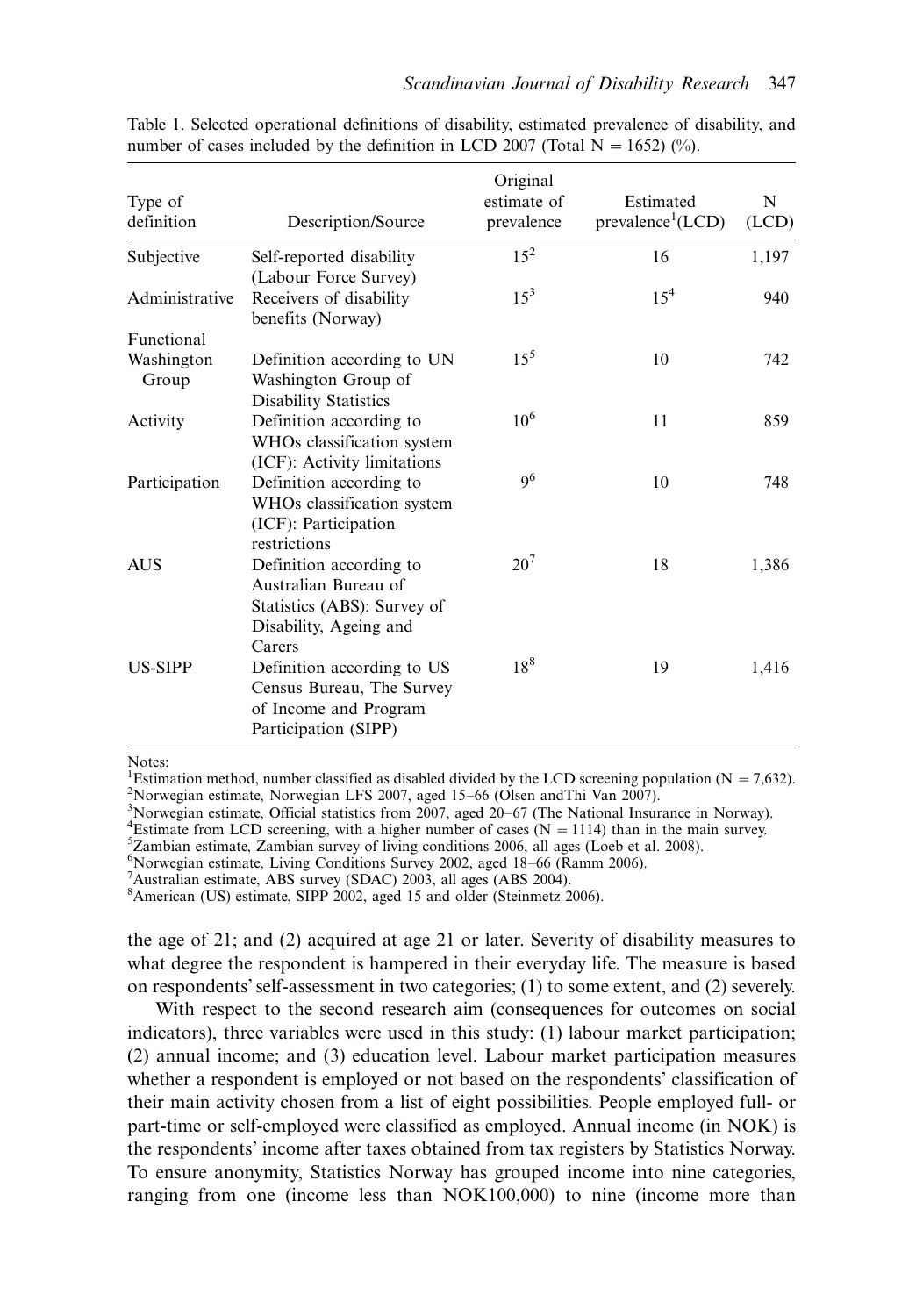NOK1,000,000). To simplify the data presentation when addressing research aim two, the above income categories are recoded into a dummy variable: (1) income less than NOK200,000 (generally considered as low income); and (2) income of NOK 200,000 or more. Income is, however, used as a continuous variable (categories 1-9) in the regression analyses presented in Table 5 related to research aim three. Educational level is obtained from records by Statistics Norway and presents the highest educational level completed by the respondent. The variable is recoded into three levels: (1) compulsory school (years 1-10); (2) upper secondary school (years 11-13); and (3) higher education (university or university college degree).

Regarding research aim three, we have analyzed the social indicators, labour market participation and annual income, as dependent variables. All independent variables entered into the analyses are described above.

#### Data analysis

Data was analysed using the SPSS 17.0 software. For the purpose of research aim one and two, descriptive statistics (frequencies and means) were employed.

|                                    | Subj.     | Adm.    | WG       | Act.              | Part.    | <b>AUS</b> | <b>US-SIPP</b> |
|------------------------------------|-----------|---------|----------|-------------------|----------|------------|----------------|
| Gender                             |           |         |          |                   |          |            |                |
| Female                             | 58.7      | 58.8    | 60.5     | 62.2              | $63.9^3$ | 57.8       | 58.5           |
| Age                                |           |         |          |                   |          |            |                |
| Mean                               | 49.65     | 50.72   | 49.08    | 47.53             | 47.82    | 48.33      | 48.32          |
| Std. Deviation                     | 11.99     | 11.63   | 12.28    | 12.51             | 11.85    | 12.48      | 12.52          |
| Marital status                     |           |         |          |                   |          |            |                |
| Married                            | $55.8^4$  | 53.8    | 52.6     | 50.9              | 50.7     | 51.8       | 52.6           |
| Type of impairment                 |           |         |          |                   |          |            |                |
| Sensory difficulties               | 10.3      | 9.7     | 10.9     | 9.5               | 7.9      | $11.8^5$   | 11.6           |
| Breathe difficulties               | 5.4       | 5.2     | 4.6      | 4.7               | 4.5      | 4.8        | 5.9            |
| Chronic pain                       | $22.6^1$  | 18.6    | 14.4     | 14.3              | 17.6     | 18.9       | 18.2           |
| Mobility difficulties              | 33.7      | 32.7    | 36.1     | 34.5              | $39.2^2$ | 35.3       | 34.3           |
| Mental health difficulties         | 9.1       | 9.5     | 11.7     | 18.3 <sup>1</sup> | 12.0     | 11.0       | 13.1           |
| Head injuries                      | $7.5^{6}$ | 7.4     | 7.4      | 6.6               | 5.2      | 7.1        | 6.8            |
| Learning or cognitive difficulties | 8.8       | 10.3    | $13.3^3$ | 12.1              | 13.2     | 9.4        | 9.3            |
| Other impairment                   | 2.6       | $6.6^1$ | 1.5      | $\theta$          | 0.3      | 1.6        | 1.0            |
| Total                              | 100       | 100     | 100      | 100               | 100      | 100        | 100            |
| Impairment acquired                |           |         |          |                   |          |            |                |
| Congenital or before age 21        | 29.3      | 29.2    | 29.9     | 32.9              | 32.0     | 30.6       | 30.6           |
| Severity of disability             |           |         |          |                   |          |            |                |
| Severe disability                  | 41.0      | 39.0    | 46.9     | 50.3              | $53.7^2$ | 38.4       | 38.1           |
| N                                  | (1197)    | (940)   | (742)    | (859)             | (748)    | (1386)     | (1416)         |

|  | Table 2. Sample descriptors according to the selected disability definitions ( $N = 1652$ ). LCD |  |  |  |  |
|--|--------------------------------------------------------------------------------------------------|--|--|--|--|
|  | 2007. Percent and mean scores.                                                                   |  |  |  |  |

Notes:

<sup>1</sup>Significant different from all other measurements scores  $(p < .05)$ .<br><sup>2</sup>Significant different from the measurements with the 5 lowest sco

<sup>2</sup>Significant different from the measurements with the 5 lowest scores ( $p < .05$ ).

<sup>3</sup>Significant different from the measurements with the 4 lowest scores  $(p < .05)$ .

<sup>4</sup>Significant different from the measurements with the 3 lowest scores ( $p < .05$ ).

<sup>5</sup>Significant different from the measurements with the 2 lowest scores  $(p < .05)$ .

<sup>&</sup>lt;sup>6</sup>Significant different from the measurement with the lowest score ( $p < .05$ ).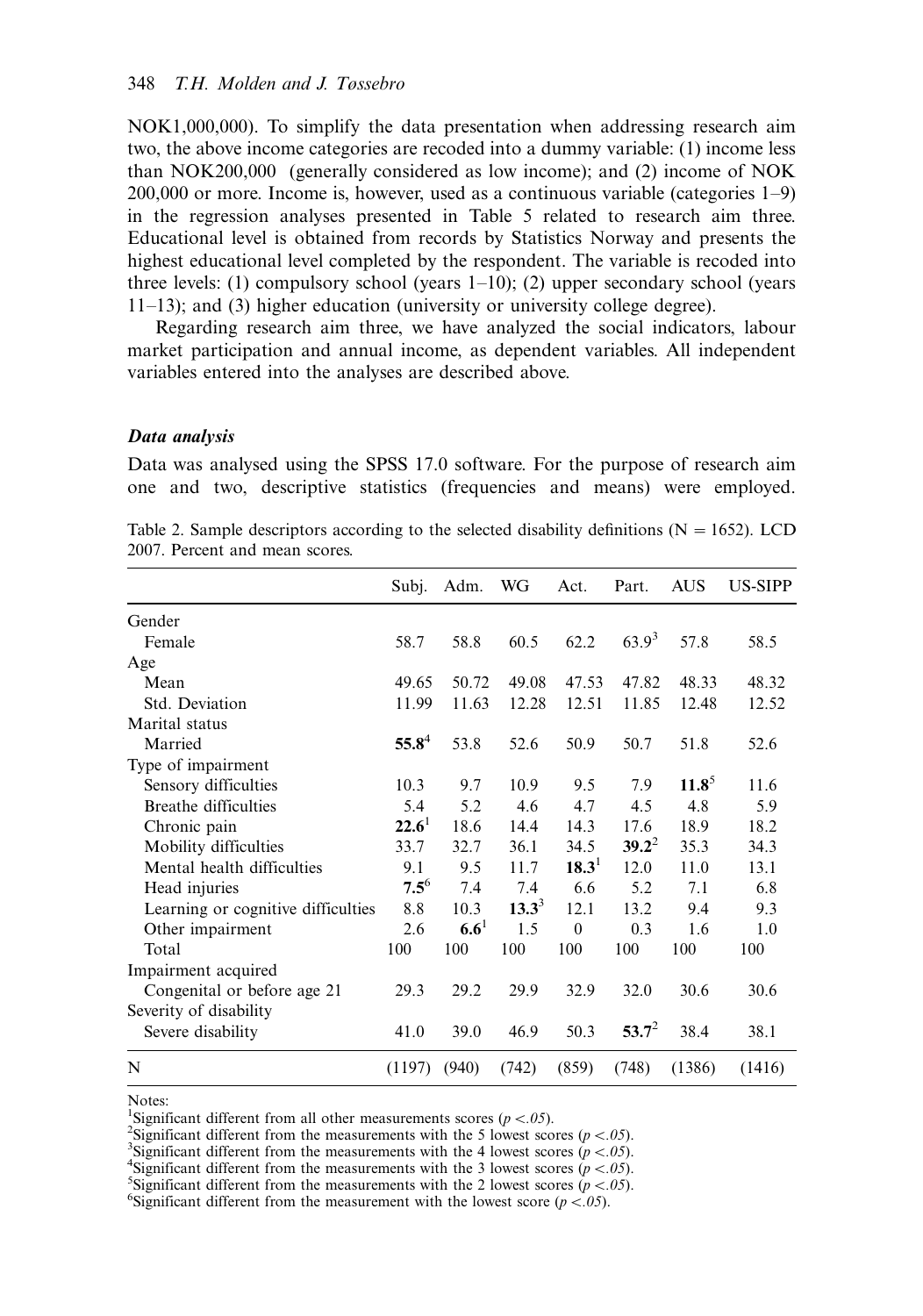Significance was set at  $p < 0.05$ . Since each row in Tables 2 and 3 consist of 21 pairs to compare, the presentation of statistical significance was simplified. For each variable, the starting point is the disability definition with the highest proportion of a specific value on the descriptive variable (for instance the highest proportion of women). Table 2 includes information on the number of other disability measurements that has a proportion of this value (for instance women) that is significantly different from the value on the definition with the highest proportion. This will also provide some guidance for the 95% confidence interval for all pairs. Significance was computed manually according to the formulas in Skog (1998), 182ff). For the purpose of research aim three, regression techniques were used. In the case of annual income, ordinary linear multiple regression was used, and in the case of labour market participation, a logistic regression (technique). In the regression analyses, type of impairment is recoded into a series of dummy variables with sensory difficulties as reference category. The same applies to marital status in the logistic regression (three dummies). This variable is, however, used as a dichotomy in the linear regressions model (married [partner], not married).

## Results

#### Consequences of disability measurement for the composition of the group

Table 2 shows descriptive statistics on gender, age, marital status, type of impairment, onset of impairment, and severity of disability according to the measurements of disability included in this study.

Given the differences in prevalence rates and the lack of agreement between definitions (cf. Molden and Tøssebro 2010), the variation in the composition of the group is less than expected. No significant differences were found for age and onset of impairment, and the variation in gender and marital status is limited. According to all disability measurements, approximately 60% of disabled people are women, and the mean age is approximately 50 years.

There are, however, two important exceptions to the consistency across definitions: This concerns type of impairment and severity of disability. People classified as disabled according to the Subjective definition more often report chronic pain than those classified according to any other disability definition. Furthermore, the Subjective definition includes few people with mental health difficulties or learning/cognitive difficulties. The Participation Restrictions measure includes more people with mobility difficulties than most other disability measures, whereas the Activity Limitations measure includes significantly more people with mental health difficulties. The Washington Group and the Participation Restrictions measurements include a higher proportion of people with learning/cognitive difficulties. Notably the Administrative definition includes more people with 'other impairments,' most likely due to the fact that some people receive disability-related benefits for other reasons than a specific disability. The US-SIPP and the Australian definitions have the highest proportion of people with sensory difficulties.

With regard to severity of disability, the two ICF-inspired measures, Activity Limitations and Participation Restrictions, clearly include a higher proportion of people experiencing severe limitations in their everyday life. The Subjective and Administrative definitions, and also the US-SIPP and the Australian definitions, include fewer people with self-reported severe limitations.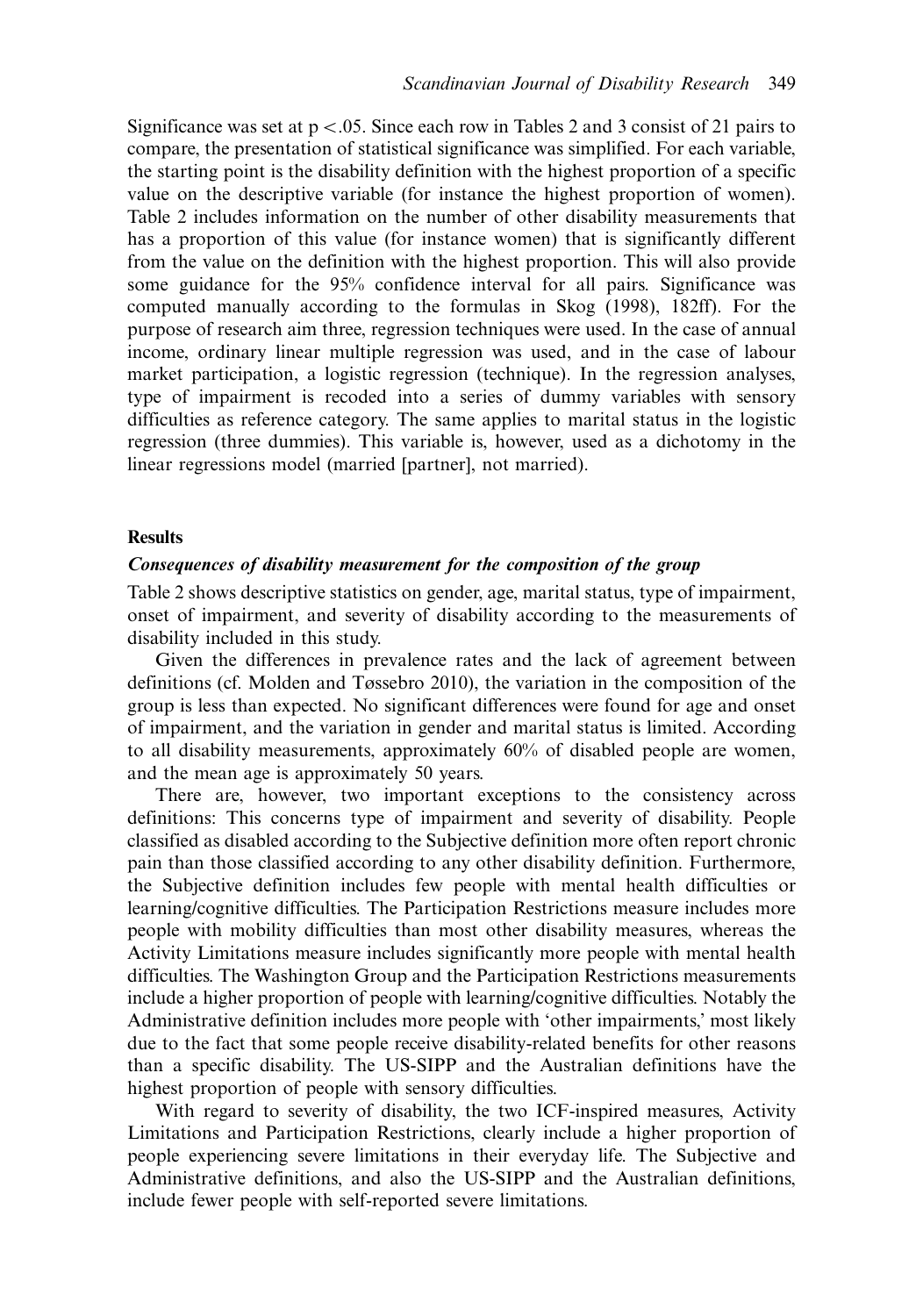#### Consequences for outcome measures/social indicators

Table 3 shows the distribution for the three selected outcome variables according to different operationalisations of disability. The variation in outcome on educational level is minor. People with benefits (Administrative definition) tend to have a somewhat lower level of education, whilst education results across the other disability measurements are uniform. There is some variation in annual income (from 53.3% to 59.1% with income of more than NOK200,000), but no dramatic differences.

However, when it comes to labour market participation, considerable differences become apparent. Only 32% of the people defined as disabled according to the Administrative definition are employed. This is in stark contrast to the definition from US-SIPP, where 56% participate in the labour market. The other disability measures result in rates of employment varying between 38% and 47%. One would have expected the differences in employment rates across definitions to be reflected in differences in annual income. This is only partly the case. On the one hand people who are disabled according to the Administrative definition have low employment rates, and a low proportion with an income above NOK200,000. On the other hand, people included by the Subjective definition have the largest proportion of people with income above NOK200,000 yet an employment rate close to the average. The high level of employment according to the US-SIPP definition is not reflected in annual income. The most likely explanation is that the effect of employment on income is moderated by the social security system.

## Impact on social mechanisms: employment and income

In order to illustrate research aim three, the impact on social mechanisms or relations between variables, we have explored the impact of a set of variables on labour market participation and annual income amongst persons classified as disabled according to different definitions. We have delimited the analysis to four of the seven disability measurements: the Subjective definition, the Administrative definition, and the functional definitions with the highest and lowest employment rates (US-SIPP and Washington Group).

Table 4 shows the results of the logistic regression analyses (odds ratios) on labour market participation. The same set of independent variables is entered in the

| Subi.    | Adm.  | WG    | Act.     | Part. | <b>AUS</b> | <b>US-SIPP</b> |
|----------|-------|-------|----------|-------|------------|----------------|
|          |       |       |          |       |            |                |
|          |       |       |          |       |            | 22.2           |
|          |       |       |          |       |            |                |
| 43.1     | 32.2  | 37.5  | 41.7     | 41.3  | 46.8       | $55.8^1$       |
|          |       |       |          |       |            |                |
| $59.1^2$ | 53.3  | 54.3  | 54.2     | 54.8  | 58.0       | 57.9           |
| (1197)   | (940) | (742) | (859)    | (748) | (1386)     | (1416)         |
|          | 22.4  | 19.0  | $22.8^3$ | 22.6  | 22.6       | 22.0           |

Table 3. Educational level, labour market participation, and annual income for disabled people according to the selected disability definitions ( $N = 1652$ ). LCD 2007 (%).

Notes:

<sup>1</sup>Significant different from all the other measurements scores  $(p < .05)$ .<br><sup>2</sup>Significant different from the measurements with the 4 lowest scores.

<sup>2</sup>Significant different from the measurements with the 4 lowest scores ( $p < .05$ ).

<sup>3</sup>Significant different from the measurements with the lowest score ( $p < .05$ ).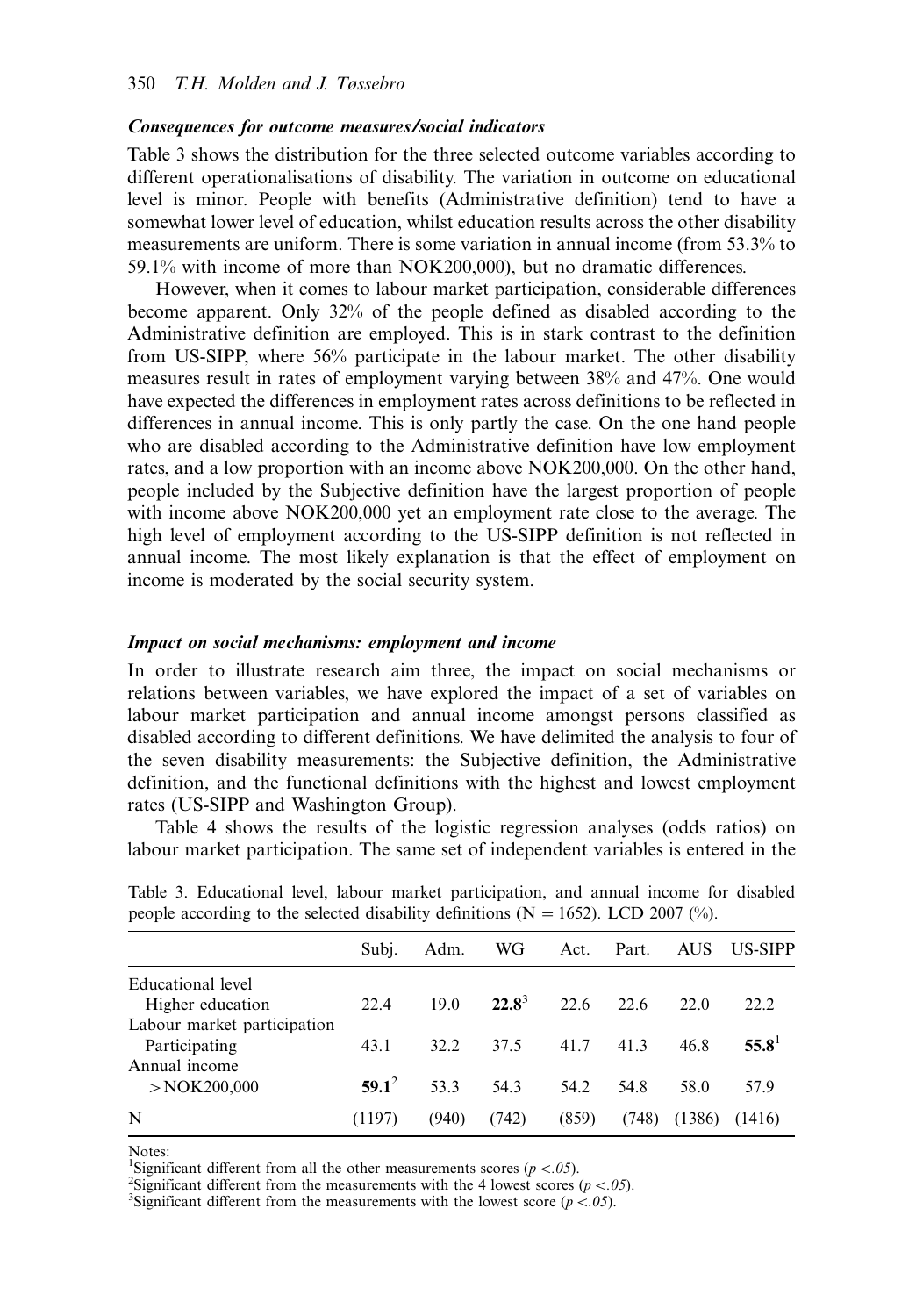four analyses shown in Table 4, but disabled people are defined according to four different definitions. The results are strikingly similar when it comes to the effects of age, marital status, educational level and severity of disability. Education and severity of disability stand out as the most important predictors in all four regressions. In all analyses higher education increases the odds ratios for employment more than four times, and a severe disability reduces the odds ratio to about 0.40. Age also has a consistent and significant impact on employment, whereas marital status has a consistent non-significant effect. Furthermore, there are some differences across definitions regarding the effects of gender, type of impairment, and onset of impairment. There is variation across disability definitions as to the extent gender and onset of impairment has a significant effect on employment, but the differences in odds ratios across models are limited. The pattern with respect to type of impairment is more complex. Some types of impairment that bring about an odds ratios for employment that is significantly different from people with sensory difficulties (reference category), but this varies across disability definitions. People with mental health difficulties have lower employment likelihood in all cases except the Washington Group definition, but the odds ratio in the Washington Group model is similar to the other odds ratios. People with chronic pain have a significantly higher likelihood for employment only according to the Subjective definition, and people with learning/cognitive impairments or other impairments are significantly less likely to be employed only if disability is defined according to the US-SIPP definition.

The differences in employment likelihood (odds ratios) across type of impairment are striking in two cases in particular: People with chronic pain according to the Subjective (OR = 1.63) and the Washington Group (OR = 0.98) definitions, and people with other impairments according to the Administrative ( $OR = 2.08$ ) and US-SIPP (OR  $=0.24$ ) definitions. One should notice that these contrasts reflect the maximum variation between disability definitions in number of people that have the impairment in question (chronic pain high on Subjective and low on Washington Group; other impairment high on Administrative).

Table 5 shows a multivariate linear regression model which predicts outcomes on the annual income variable according to the four definitions of disability. There are few differences between the definitions, and the analyses show that roughly the same factors influence the annual income in all four regression models.

As expected, educational level and labour force participation affect income and have the strongest impact on the annual income. One should notice that although Table 3 shows that labour market participation and annual income to only a limited extent varied consistently with disability definitions, labour market participation clearly has an impact on income in all the four models in Table 5. Gender also has a significant effect, and, as expected, women earn less than men. Interestingly, severity of disability and onset of impairment do not significantly contribute to differences in annual income. Two variables, age and marital status, show significant results in some models but not all. However, even the significant results are minor. Although there are differences between the definitions in rates of people who annually earn more than NOK200,000 (Table 2), there seems to be few differences between the definitions with respect to the variables influencing the income variation.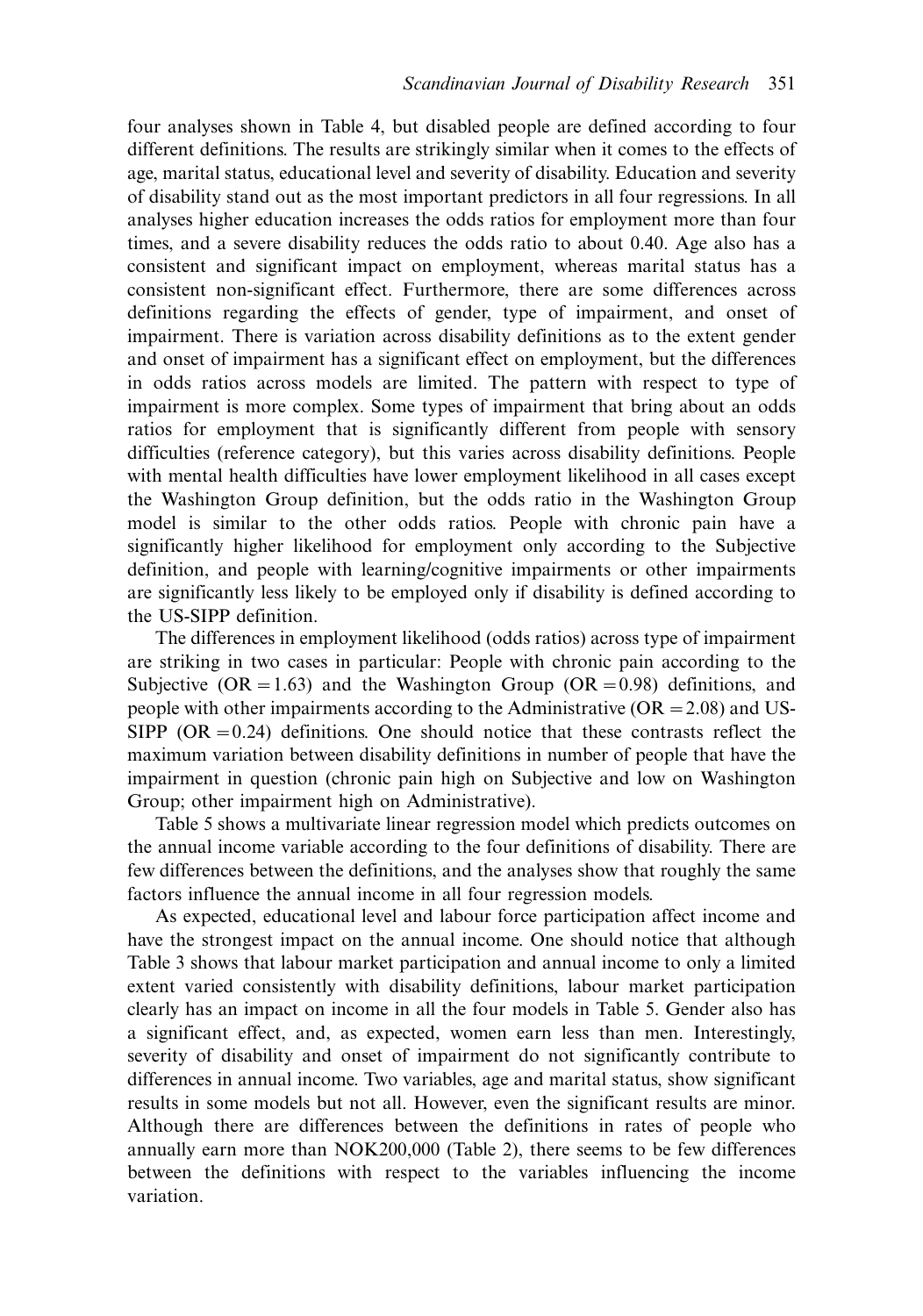#### 352 T.H. Molden and J. Tøssebro

|                                                                 | Subj.              | Adm.               | WG                 | US-SIPP            |
|-----------------------------------------------------------------|--------------------|--------------------|--------------------|--------------------|
|                                                                 | Odds Ratio<br>(OR) | Odds Ratio<br>(OR) | Odds Ratio<br>(OR) | Odds Ratio<br>(OR) |
| Gender (man = 1; woman = 2)                                     | $0.626*$           | 0.803              | 0.892              | $0.660*$           |
| Age $(5 \text{ groups})$                                        | $0.600**$          | $0.627**$          | $0.568**$          | $0.591**$          |
| Marital status (single = reference)                             |                    |                    |                    |                    |
| Married                                                         | 1.124              | 1.383              | 1.354              | 1.176              |
| Widow/widower, judicially<br>separated, divorced                | 0.927              | 1.462              | 1.046              | 0.956              |
| Educational level (compulsory school = reference)               |                    |                    |                    |                    |
| Upper secondary school                                          | 1.889**            | $2.164**$          | $2.115**$          | $2.235**$          |
| Higher education (high school/<br>university degree)            | $4.803**$          | $4.618**$          | $4.272**$          | $4.211**$          |
| Type of impairment (sensory difficulties $=$ reference)         |                    |                    |                    |                    |
| <b>Breathe difficulties</b>                                     | 1.096              | 0.847              | 0.802              | 0.965              |
| Chronic pain                                                    | $1.633*$           | 1.512              | 0.976              | 1.134              |
| Mobility difficulties                                           | 1.031              | 0.914              | 0.828              | 0.899              |
| Mental health difficulties                                      | $0.475*$           | $0.437*$           | 0.519              | $0.558*$           |
| Head injuries                                                   | 1.142              | 1.563              | 1.077              | 1.040              |
| Learning or cognitive difficulties                              | 0.639              | 0.934              | 0.691              | $0.542*$           |
| Other impairment                                                | 1.254              | 2.079              | 2.074              | $0.243*$           |
| Severity of disability (to some extent $=$ reference)           |                    |                    |                    |                    |
| Severe disability                                               | $0.430**$          | $0.325**$          | $0.395**$          | $0.425**$          |
| Impairment acquired (congenital or before age $21$ = reference) |                    |                    |                    |                    |
| Age 21 or older                                                 | 1.328              | 1.117              | 1.426              | $1.431*$           |

Table 4. Logistic regression of labour market participation  $(0 = not$  employed; 1 = employed) for disabled people according to four selected definitions of disability. LCD 2007 ( $N = 1652$ ). Odds Ratio (Exp [B]).

 $*_{p}$  < 0.05,  $*_{p}$  < 0.01.

## **Discussion**

The aim of this study was to address the extent to which differences in the operational definitions of disability lead to differences in research results. The point of departure was that earlier research has shown substantial consequences for disability rates (the proportion of a population classified as disabled) as well as a low level of agreement between definitions (limited overlap of people classified as disabled). Thus there was reason to question the extent to which different definitions also lead to differences in research results, for instance regarding employment rates or the composition of the group of people classified as disabled. This study has explored similarities and differences between three types of results: the composition of the group (background variables and impairment characteristics), social indicators, and social mechanisms (predictors of variation on social indicators).

The main result is that definitions of disability do affect research results, but that the impact varies considerably. The impact on group composition variables such as age, gender, marital status, and age of onset of impairment are insignificant or minor. The same applies to social indicators, such as educational level and also predictors of employment and income. Thus, the general impression is that differences in research results are less than expected, given the variation in disability rates and lack of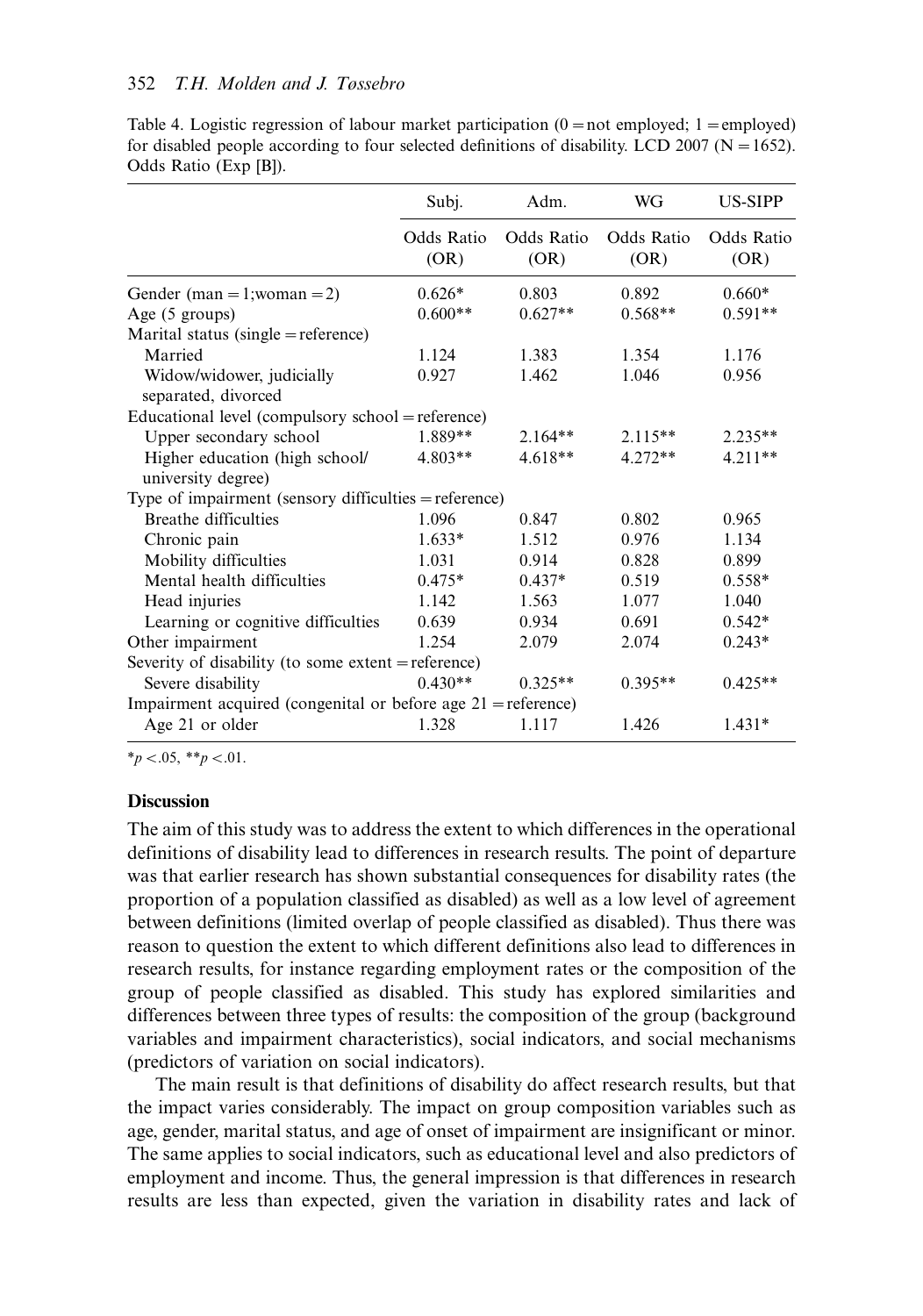|                                                                      | Subi.     | Adm.                                   | WG              | <b>US-SIPP</b> |
|----------------------------------------------------------------------|-----------|----------------------------------------|-----------------|----------------|
|                                                                      | β         | β                                      | β               | β              |
| Gender (man = 1; woman = 2)                                          | $-.184**$ |                                        | $-169** -136**$ | $-.184**$      |
| Age                                                                  | $.068*$   | .044                                   | .074            | $.079*$        |
| Marital status (not married = 1; married = 2)                        |           | $-.053$ $-.024$ $-.112^*$ $-.063^*$    |                 |                |
| Educational level (3 levels)                                         |           | $.248***$ $.279***$ $.239***$ $.231**$ |                 |                |
| Labour force participation (not employed $= 1$ ;<br>employed $= 2$ ) |           | $.313**$ 2.77**                        | $290**$         | $.318**$       |
| Severity of impairment (some extent $= 1$ ,<br>$severe = 2$          | .009      | .021                                   | .020            | .031           |
| Impairment acquired (congenital or before $21 = 1$ ;<br>$+21=2$      | .029      | .014                                   | .082            | .045           |
| $R^2$                                                                | .227      | .205                                   | .192            | .221           |

Table 5. Multiple linear regression of annual income for disabled people according to four selected definitions of disability. LCD 2007 ( $N = 1652$ ). Standardized beta values (6).

 $*_{p}$  < 0.05, \*\*p < 0.01.

overlap between definitions. The differences are also clearly less substantial than Grönvik (2007) found when using several data sources with different methodologies. However, this study has also shown three exceptions to the rather reassuring general finding: The impact of disability definitions on both employment rates and the distribution of types of impairment and degree of disability were substantial.

This calls for caution when comparing results across studies and countries and has potentially devastating consequences, for example for the OECD statistics on disability and employment (for instance OECD 2010, 51). OECD compares disability employment rates across 27 countries, and finds a variation from approximately 30% to 60% (excluding Poland). This is approximately the same range as found in this study of one sample when employing different definitions of disability. OECD employs the definitions used by the relevant national statistical agencies, and, even though many countries use a subjective definition, there is considerable variation. We do not suggest that such statistics are useless, but caution is definitely needed when comparing results employing different definitions.

It also seems clear from the results presented here that different disability definitions operate differently according to type of impairment and degree of disability, and in particular the extent to which people with chronic pain and people with mental health issues are classified as disabled.

It has not been the aim of this study to determine whether one operational definition is better than others. The methodology provides an opportunity to map variation in results but not to evaluate one measurement against the others. However, the results of the study provide suggestions as to what to expect when employing the different definitions.

First, the administrative definition appears to stand out from the other definitions. It produces a lower employment rate and a group with less education. On the one hand, the low employment rate might be seen as obvious since many receive work incapacity related benefits. The inclusion of this definition in the analysis of employment might thus be seen as unnecessary. On the other hand, persons receiving benefits in Norway are encouraged to work part-time, and it is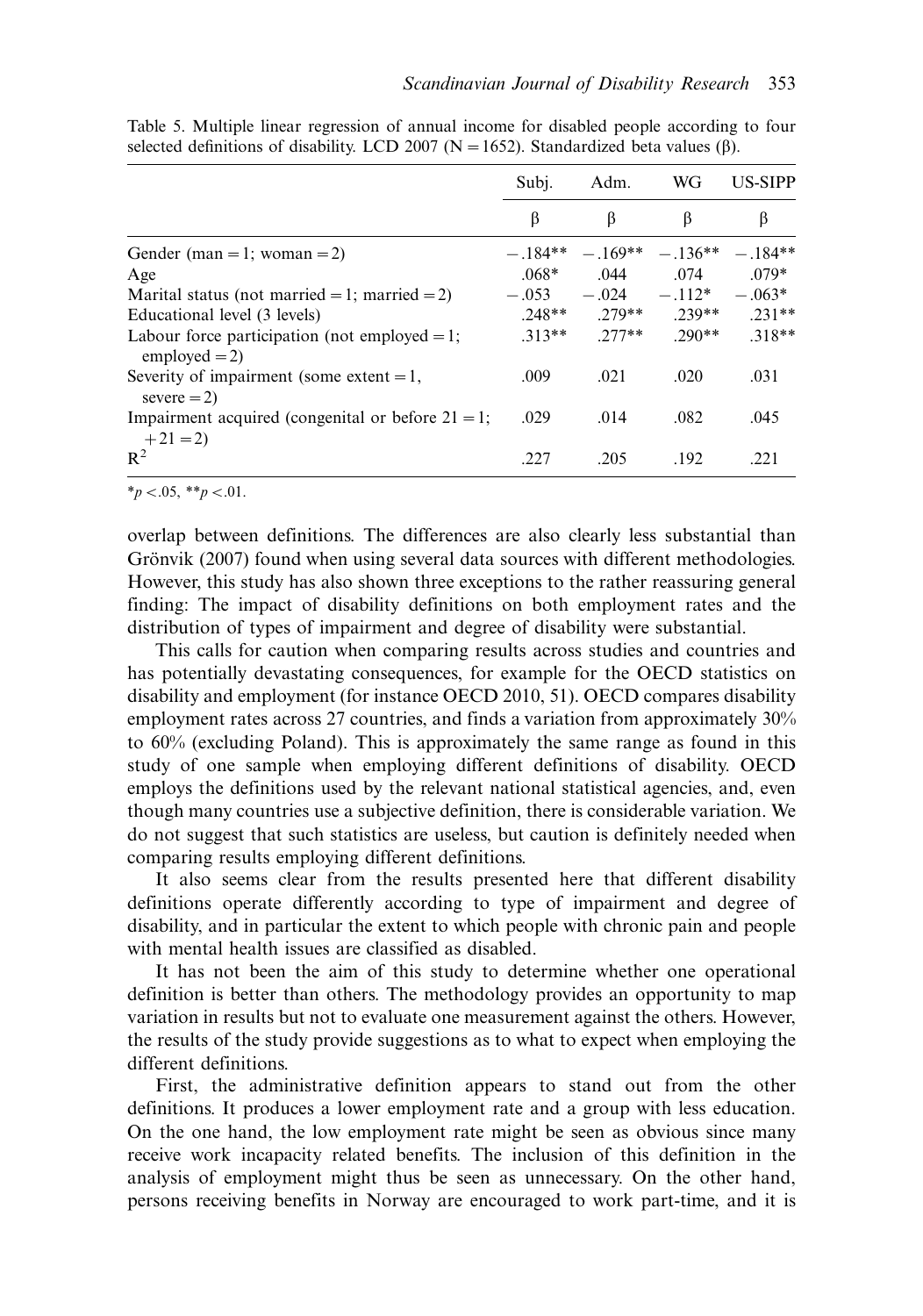nevertheless interesting to see variations across definitions, even though it in this case might be seen as obvious. The administrative definition also includes few persons who have severe disabilities and mental health difficulties. This is partly unexpected. One would expect severity of disability to be positively related to eligibility for benefits, and people with mental health difficulties comprise an increasing group receiving benefits in a number of countries (OECD 2010). In general, it is also the case that mental health difficulties and a severe disability predict low employment rates (cf. Table 4). The explanation is likely to be that the administrative definition identifies a group of people that is processed by the welfare system. This group is likely to have labour market problems, but it may be for other reasons than a specific or severe disability. Thus, the definition stands out with more people classified without any specific type of impairment ('other impairment' in Table 2). The group appears to consist of a number of people that do not see themselves as disabled and exclude people with impairments that do not receive any benefits. According to Molden and Tøssebro (2010), 36% of the people that see themselves as disabled, do not receive any of the benefits that the administrative definition is based upon (study based on the LCD data). Thus, even though one should take care not to evaluate the different measures based on the data presented in this paper, the administrative definition used here appears, in our opinion, to have clear shortcomings with respect to the identification of the group that is generally the issue in quantitative research addressing disabled people in general.

Second, the subjective self-assessment appears to include more people with pain problems and fewer people with mental health difficulties. Furthermore, the proportion with a self-assessed severe disability is relatively low. This stands in contrast to the three most typical functional definitions (WG, Act and Part.) that include more people with severe impairments and also a relatively larger share with 'classical disabilities.' However, these differences do not appear to significantly impact the other research results reported here.

The results reported here have some obvious limitations. There exists a wide range of disability measurements and conceptualizations, and the present study has only included a selection. Results from this selection can hardly be generalised to other disability measurements. Furthermore, the study is conducted within a Norwegian context, and we cannot exclude the possibility that the Norwegian culture, language or welfare system impact how people respond to the items included in definitions and thus subsequently affect the outcomes of the analyses. The 30% non-response in the gross (screening) sample may also pose a limitation.

A last reservation is that we have only addressed a selection of 'outcome' variables. One can hardly extrapolate from these results to other kinds of outcomes. It appears that the variation in results across definitions is modest when it comes to typical background variables, but not when it comes to type of impairment and severity of disability. It also appears that consequences are modest for some social indicators, but not for all, and particularly not for employment rates. This calls for caution when interpreting and comparing results across studies employing different disability definitions, several data sources, and over time. The call for caution includes international comparative research and is particularly pertinent when discussing employment rates and other outcomes likely to be affected by type and severity of impairments. This state of affairs is yet another argument for international standardization of disability measurement, not because this is likely to produce agreement on some sort of best operationalisation, but in order to allow a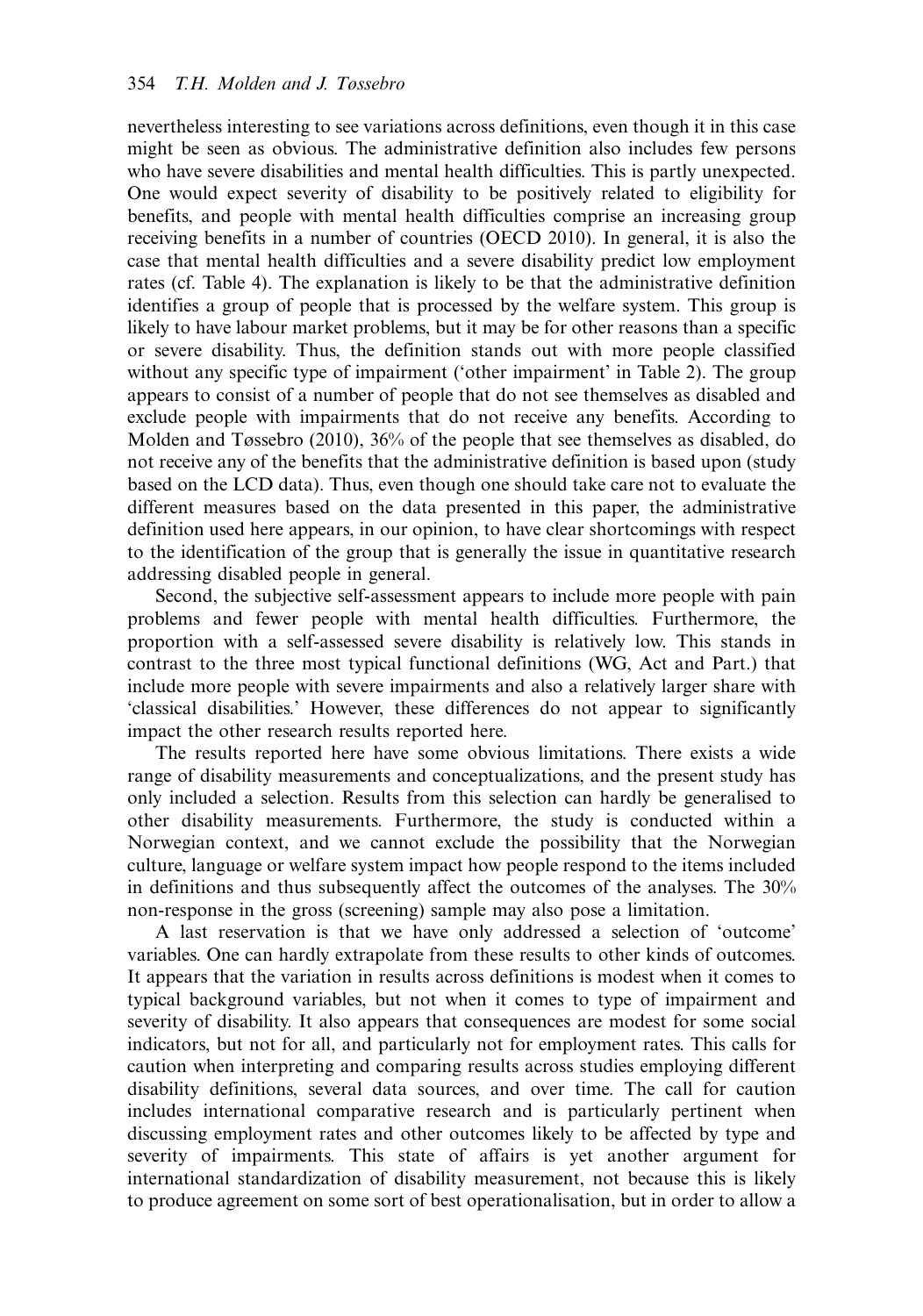more reliable basis for comparisons between studies and countries, as well as to build a cumulative research basis.

#### Acknowledgements

This work was supported by the Research Council of Norway (grant 164498/S20). Data gathering was also funded by the Norwegian Centre for Documentation on Disability (now part of the Equality and Discrimination Ombud.), the Directorate of Social Affairs and Health, NTNU Social Research and NOVA (Norwegian Social Research).

#### **References**

- Altman, B.M. 2001a. Definitions of disability and their operationalization and measurement in survey data: An update. In Exploring theories and expanding methodologies: Where we are and where we need to go, Vol. 2, ed. S.N. Barnartt and B.M. Altman 77–100. Oxford: Elsevier Science Ltd.
- Altman, B.M. 2001b. Disability definitions, models, classification, schemes, and applications. In Handbook of disability studies, ed. G.L. Albrecht, K.D. Seelman and M. Bury, 97-122. London: Sage Publications Inc.
- Altman, B.M. 2006. The Washington Group: Origin and purpose. In International views on disability measure: Moving toward comparative measurement, Vol. 4, ed. B.M. Altman and S.N. Barnartt, 9-16. Oxford: Elsevier Science Ltd.
- Altman, B.M., and S. Barnartt. 2003. Introduction: Operational definitions of disability using the NHIS-D. In Using survey data to study disability: Results from the national health interview survey on disability, Vol. 3, ed. B.M. Altman, S.N. Barnartt, G.E. Hendershot and S.A. Larson, 1-7. Oxford: Elsevier Science Ltd.
- Australian Bureau of Statistics. 2003. Disability, ageing and carers, Australia. User guide. 2003. ABS Catalogue no. 4431.0.55.001. [http://www.ausstats.abs.gov.au/ausstats/free.nsf/0/](http://www.ausstats.abs.gov.au/ausstats/free.nsf/0/87ED9753078BFCECCA256F6F00771DAE/$File/4431055001_2003.pdf) [87ED9753078BFCECCA256F6F00771DAE/\\$File/4431055001\\_2003.pdf.](http://www.ausstats.abs.gov.au/ausstats/free.nsf/0/87ED9753078BFCECCA256F6F00771DAE/$File/4431055001_2003.pdf)
- Australian Bureau of Statistics. 2004. Disability, ageing and carers, Australia: Summary of findings, 2003. ABS Catalogue no. 4430.0. [http://www.abs.gov.au/ausstats/ABS@.nsf/](http://www.abs.gov.au/ausstats/ABS@.nsf/7d12b0f6763c78caca257061001cc588/c258c88a7aa5a87eca2568a9001393e8!OpenDocument) [7d12b0f6763c78caca257061001cc588/c258c88a7aa5a87eca2568a9001393e8!OpenDocument](http://www.abs.gov.au/ausstats/ABS@.nsf/7d12b0f6763c78caca257061001cc588/c258c88a7aa5a87eca2568a9001393e8!OpenDocument)
- Barnes, C. 1991. Disabled people in Britain and discrimination. London: Hurst.
- Barnes, C., G. Mercer, and T. Shakespeare. 1999. Exploring disability. A sociological introduction. Cambridge: Polity Press.
- Bjørshol, E. 2008. Levekårsundersøking blant personar med nedsett funksjonsevne 2007. Dokumentasjonsrapport. (Survey of living conditions among disabled people 2007. Documentation report). Notater 2008/65. Oslo: Statistics Norway.
- Bliksvær, T., and J.I. Hanssen. 2006. Funksjonshemming, utdanning og arbeidsmarkedsdeltakelse (Disability, education and labour market participation). *Respekt* no. 02/06: 52–5.
- Borg, E. 2008. Funksjonshemming og arbeidsmarkedet. Om betydningen av utdanning for yrkesaktivitet. [Disability and the labour market. The significance of education on occupation]. Tidskrift for Velferdsforskning 11, no. 2: 83-95.
- Dupré, D., and A. Karjalainen. 2003. Employment of disabled people in Europe in 2002. Eurostat, Population and Social Conditions, Theme 3-26/2003.
- Fujiura, G., and V. Rutkowski-Kmitta. 2001. Counting disability. In Handbook of disability studies, ed. G.L. Albrecht, K.D. Seelman and M. Bury, 69–96. London: Sage Publications, Inc.
- Grue, L. 2004. Funksjonshemmet er bare et ord. Forståelser, fremstillinger og erfaringer. [Disability is just a word. Understandings, representations and experiences]. Oslo: Abstrakt forlag.
- Grönvik, L. 2007. Definitions of disability in social sciences. Methodological perspectives. Acta Universitatis Upsaliensis. Digital Comprehensive Summaries of Uppsala Dissertations from the Faculty of Social Sciences 29, Uppsala: Uppsala Universitet.
- Hem, K.G. 2000. Funksjonshemmedes levevilkår [Disabled peoples terms of living]. In Usynlighetskappen. Levekår for funksjonshemmede [The invisibility cape. Disabled peoples living conditions], ed. T.I. Romøren, 239-57. Oslo: Akibre.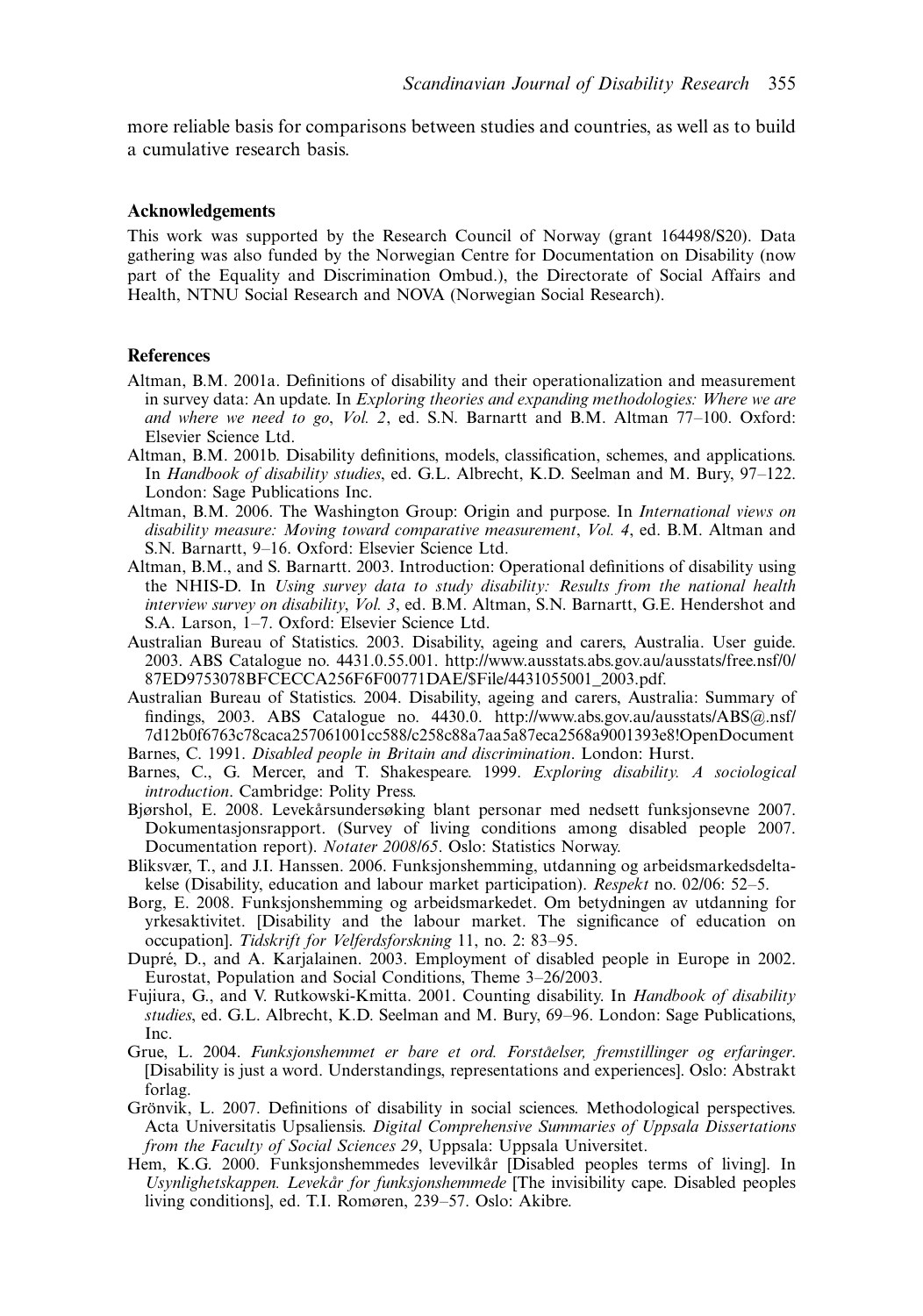- Hendershot, G.E. 2006. Survey measurements of disability: A review of international activities and recommendations. In International views on disability measures: Moving toward comparative measurement, Vol. 4, ed. B.M. Altman and S.N. Barnartt, 9-16. Oxford: Elsevier Science Ltd.
- Houtenville, A., D. Stapleton, R. Weathers, and R. Burkhauser, eds. 2009. Counting workingage people with disabilities. Kalamazoo, MI: Upjohn Institute.
- Loeb, M., and A.H. Eide. 2004. Exploring living conditions among people with disabilities in southern areas of Africa. In *Exploring the living conditions of disabled people*, ed. J. Tøssebro and A. Kittelsaa, 65-80. Lund: Studentlitteratur.
- Loeb, M., and A.H. Eide. 2006. Paradigms lost: The changing face of disability in research. In International views on disability measures: Moving toward comparative measurement, Vol 4, ed. B.M. Altman and S.N. Barnartt, 9-16. Oxford: Elsevier Science Ltd.
- Loeb, M.E., A.H. Eide, and D. Mont. 2008. Approaching the measurement of disability prevalence: The case of Zambia. ALTER. European Journal of Disability Research 2, no. 3: 32-43.
- Madden, R., and T. Hogan. 1997. The definition of disability in Australia. Moving towards national consistency. Canberra: Australian Institute of Health and Welfare.
- Molden, T.H., and J. Tøssebro. 2010. Measuring disability in survey research: Comparing current measurements within one data set. ALTER, European Journal of Disability Research 4, no. 3: 174-89.
- Molden, T.H., C. Wendelborg, and J. Tøssebro. 2009. Levekår blant personer med nedsatt funksjonsevne (Living conditions of people with impairments). Trondheim: NTNU Social Research.
- Mont, D. 2007. Measuring disability prevalence. Social Protection Discussion Paper Series, No. 0706. Washington: The World Bank.
- OECD, 2003. Transforming disability into ability. Paris: OECD.
- OECD, 2010. Sickness, disability and work. Breaking the barriers. Paris: OECD.
- Olsen, B., and M. Thi Van. 2007. Funksjonshemmede på arbeidsmarkedet. Rapport fra tilleggsundersøkelsen til Arbeidskraftundersøkelsen (AKU) 2. kvartal 2007. [Disabled people on the labour market]. Rapporter 2007/40. Oslo: Statistics Norway.
- Purdam, K., R. Afkhami, W. Olsen, and P. Thornton. 2008. Disability in the UK: Measuring equality. Disability & Society 23, no. 1: 53–65.
- Ramm, J. 2006. Inntektsforholdene til grupper med nedsatt funksjonsevne inntektsregnskap for personer. (Income situations for people with impairments – output accounting for persons). Rapporter 2006/18. Oslo: Statistics Norway.
- Ravaud, J.-F., A. Letourmy, and I. Ville. 2002. Identifying the population with disability: The approach of an INSEE survey on daily life and health. *Population-E* 2002 57, no. 3: 529–52.
- Skog, O.J. 1998. A˚ forklare sosiale fenomener [Explaining social phenomena]. Oslo: ad Notam Gyldendal.
- Statistics Norway. 1996. Levekårsundersøkelse blant mottakere av grunnstønad. Dokumentas*jonsrapport med tabeller.* [Survey of living conditions among beneficiaries. Report with documentation and tables]. Oslo: Statistics Norway.
- Steinmetz, E. 2006. Americans with disabilities: 2002. Household economic studies. P70-107. Washington: US Census Bureau.
- Tepper, S., J. Sutton, P. Beatty, and G. DeJong. 1997. Alternative definitions of disability: Relationship to health-care expenditures. *Disability and Rehabilitation*19, no. 12: 556–8.
- Tøssebro, J. 2011. Personer med funksjonsnedsettelser på arbeidsmarkedet kunnskapsoversikt og kunnskapsutfordringer. [Disabled people on the labour market – state of the art]. Trondheim: NTNU Social Research.
- Tøssebro, J., and A. Kittelsaa. 2004. Studying the living conditions of disabled people: Approaches and problems. In Exploring the living conditions of disabled people, ed. J. Tøssebro and A. Kittelsaa, 17-39. Lund: Studentlitteratur.
- WHO, 2001. International classification of functioning, disability and health: ICF. Geneva: World Health Organization.